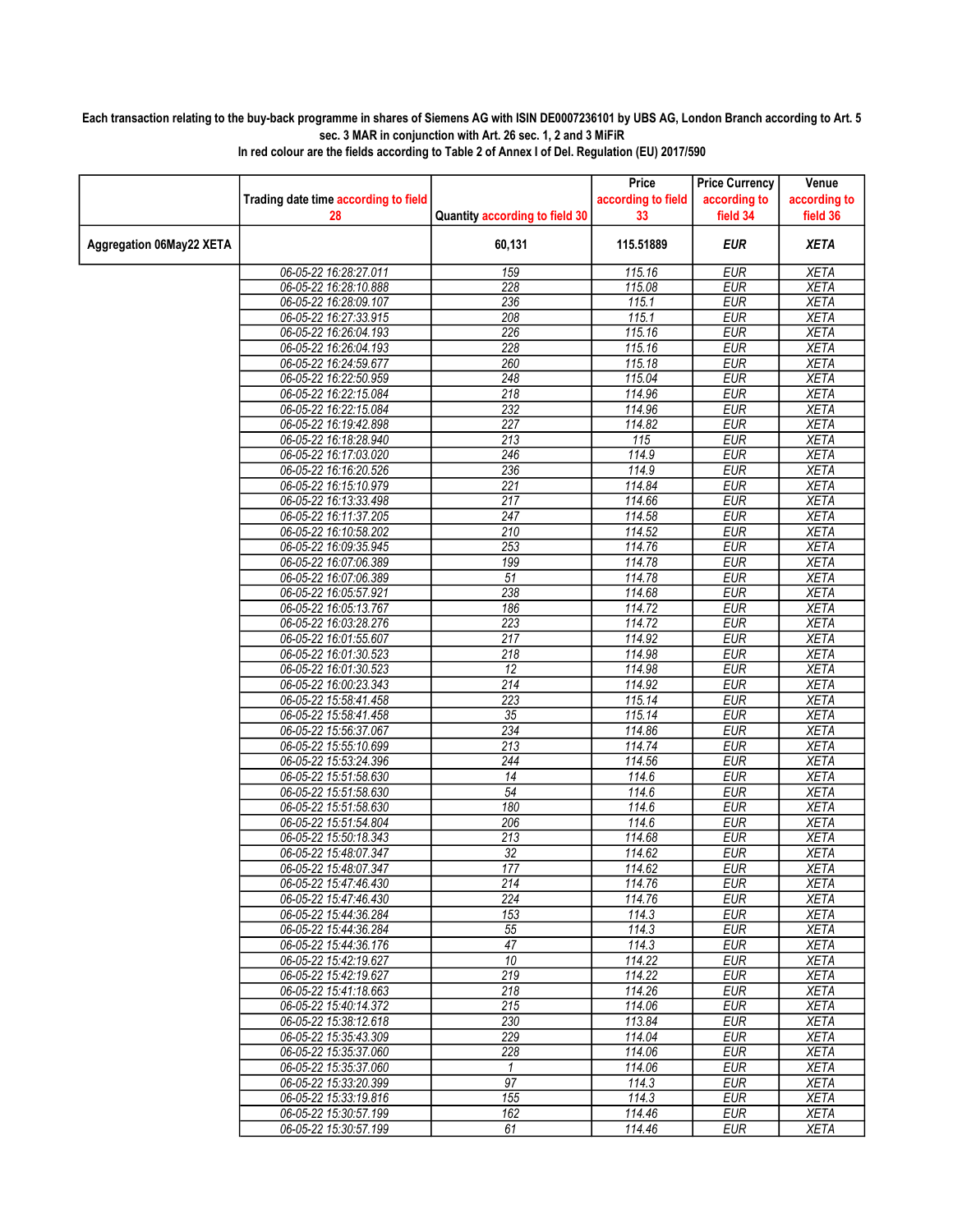| 06-05-22 15:29:35.457 | 200              | 114.68 | <b>EUR</b> | <b>XETA</b> |
|-----------------------|------------------|--------|------------|-------------|
| 06-05-22 15:29:35.457 | 49               | 114.68 | <b>EUR</b> | <b>XETA</b> |
| 06-05-22 15:28:32.717 | 62               | 114.86 | <b>EUR</b> | <b>XETA</b> |
|                       | 161              | 114.86 | <b>EUR</b> |             |
| 06-05-22 15:28:32.717 |                  |        |            | <b>XETA</b> |
| 06-05-22 15:26:28.449 | $\overline{112}$ | 115    | <b>EUR</b> | <b>XETA</b> |
| 06-05-22 15:26:28.449 | 126              | 115    | <b>EUR</b> | <b>XETA</b> |
| 06-05-22 15:24:29.082 | 228              | 114.74 | <b>EUR</b> | <b>XETA</b> |
| 06-05-22 15:23:19.935 | 254              | 114.68 | <b>EUR</b> | <b>XETA</b> |
| 06-05-22 15:21:06.958 | 237              | 114.74 | <b>EUR</b> | <b>XETA</b> |
|                       |                  |        |            |             |
| 06-05-22 15:19:46.830 | 164              | 115.18 | <b>EUR</b> | <b>XETA</b> |
| 06-05-22 15:19:46.830 | 47               | 115.18 | <b>EUR</b> | <b>XETA</b> |
| 06-05-22 15:19:46.830 | 213              | 115.18 | <b>EUR</b> | <b>XETA</b> |
| 06-05-22 15:18:22.845 | 52               | 114.84 | <b>EUR</b> | <b>XETA</b> |
| 06-05-22 15:18:15.370 | 222              | 114.88 | <b>EUR</b> | <b>XETA</b> |
| 06-05-22 15:14:22.619 | 10               | 114.68 | <b>EUR</b> | <b>XETA</b> |
| 06-05-22 15:14:22.619 | 154              | 114.68 | <b>EUR</b> | <b>XETA</b> |
|                       | 79               |        | <b>EUR</b> |             |
| 06-05-22 15:14:22.619 |                  | 114.68 |            | <b>XETA</b> |
| 06-05-22 15:12:25.784 | 242              | 114.48 | <b>EUR</b> | <b>XETA</b> |
| 06-05-22 15:12:25.784 | 259              | 114.48 | <b>EUR</b> | <b>XETA</b> |
| 06-05-22 15:09:44.146 | 251              | 114.54 | <b>EUR</b> | <b>XETA</b> |
| 06-05-22 15:07:40.637 | 156              | 114.82 | <b>EUR</b> | <b>XETA</b> |
| 06-05-22 15:07:40.637 | 80               | 114.82 | <b>EUR</b> | <b>XETA</b> |
| 06-05-22 15:07:40.637 | 231              | 114.82 | <b>EUR</b> | <b>XETA</b> |
| 06-05-22 15:05:27.047 | 217              | 114.62 | <b>EUR</b> | <b>XETA</b> |
|                       |                  |        |            |             |
| 06-05-22 15:02:39.577 | 225              | 114.48 | EUR        | <b>XETA</b> |
| 06-05-22 15:01:56.294 | 245              | 114.54 | <b>EUR</b> | <b>XETA</b> |
| 06-05-22 15:00:56.882 | 218              | 114.54 | <b>EUR</b> | <b>XETA</b> |
| 06-05-22 14:58:45.257 | 219              | 114.3  | <b>EUR</b> | <b>XETA</b> |
| 06-05-22 14:56:53.491 | 204              | 114.3  | <b>EUR</b> | <b>XETA</b> |
| 06-05-22 14:56:53.491 | 12               | 114.3  | <b>EUR</b> | <b>XETA</b> |
| 06-05-22 14:56:53.491 | 110              | 114.3  | <b>EUR</b> | <b>XETA</b> |
|                       | 115              |        |            |             |
| 06-05-22 14:56:53.491 |                  | 114.3  | <b>EUR</b> | <b>XETA</b> |
| 06-05-22 14:56:45.210 | 46               | 114.3  | <b>EUR</b> | <b>XETA</b> |
| 06-05-22 14:54:31.391 | 132              | 114.32 | <b>EUR</b> | <b>XETA</b> |
| 06-05-22 14:53:58.298 | 73               | 114.32 | <b>EUR</b> | <b>XETA</b> |
| 06-05-22 14:53:58.298 | 33               | 114.32 | <b>EUR</b> | <b>XETA</b> |
| 06-05-22 14:51:38.360 | 158              | 114.48 | <b>EUR</b> | <b>XETA</b> |
| 06-05-22 14:51:38.360 | 52               | 114.48 | <b>EUR</b> | <b>XETA</b> |
| 06-05-22 14:51:05.019 | 254              | 114.62 | <b>EUR</b> | <b>XETA</b> |
| 06-05-22 14:50:20.078 |                  |        |            |             |
|                       | 216              | 114.64 | <b>EUR</b> | <b>XETA</b> |
| 06-05-22 14:48:35.384 | $\overline{4}$   | 114.52 | EUR        | <b>XETA</b> |
| 06-05-22 14:48:34.954 | 47               | 114.52 | <b>EUR</b> | <b>XETA</b> |
| 06-05-22 14:48:34.945 | 113              | 114.52 | <b>EUR</b> | <b>XETA</b> |
| 06-05-22 14:48:34.885 | 50               | 114.52 | <b>EUR</b> | <b>XETA</b> |
| 06-05-22 14:46:45.880 | 75               | 114.58 | <b>EUR</b> | <b>XETA</b> |
| 06-05-22 14:46:25.691 | 138              | 114.58 | <b>EUR</b> | <b>XETA</b> |
| 06-05-22 14:45:26.459 | 254              | 114.66 | <b>EUR</b> | <b>XETA</b> |
| 06-05-22 14:43:05.067 | 193              | 114.7  | <b>EUR</b> | <b>XETA</b> |
|                       |                  |        |            |             |
| 06-05-22 14:43:05.067 | 55               | 114.7  | <b>EUR</b> | <b>XETA</b> |
| 06-05-22 14:41:19.657 | 182              | 114.84 | <b>EUR</b> | <b>XETA</b> |
| 06-05-22 14:41:19.657 | 38               | 114.84 | <b>EUR</b> | <b>XETA</b> |
| 06-05-22 14:41:19.657 | 4                | 114.84 | <b>EUR</b> | <b>XETA</b> |
| 06-05-22 14:41:15.884 | 90               | 114.86 | <b>EUR</b> | <b>XETA</b> |
| 06-05-22 14:41:15.884 | 101              | 114.86 | <b>EUR</b> | <b>XETA</b> |
| 06-05-22 14:41:15.718 | 56               | 114.86 | <b>EUR</b> | <b>XETA</b> |
| 06-05-22 14:38:54.007 | 222              | 114.8  | <b>EUR</b> | <b>XETA</b> |
|                       |                  |        |            |             |
| 06-05-22 14:36:49.780 | 86               | 114.68 | <b>EUR</b> | <b>XETA</b> |
| 06-05-22 14:36:49.780 | 91               | 114.68 | <b>EUR</b> | <b>XETA</b> |
| 06-05-22 14:36:49.780 | 46               | 114.68 | <b>EUR</b> | <b>XETA</b> |
| 06-05-22 14:36:16.800 | 235              | 114.7  | <b>EUR</b> | <b>XETA</b> |
| 06-05-22 14:34:25.345 | 89               | 114.98 | <b>EUR</b> | <b>XETA</b> |
| 06-05-22 14:34:25.345 | 85               | 114.98 | <b>EUR</b> | <b>XETA</b> |
|                       |                  |        |            |             |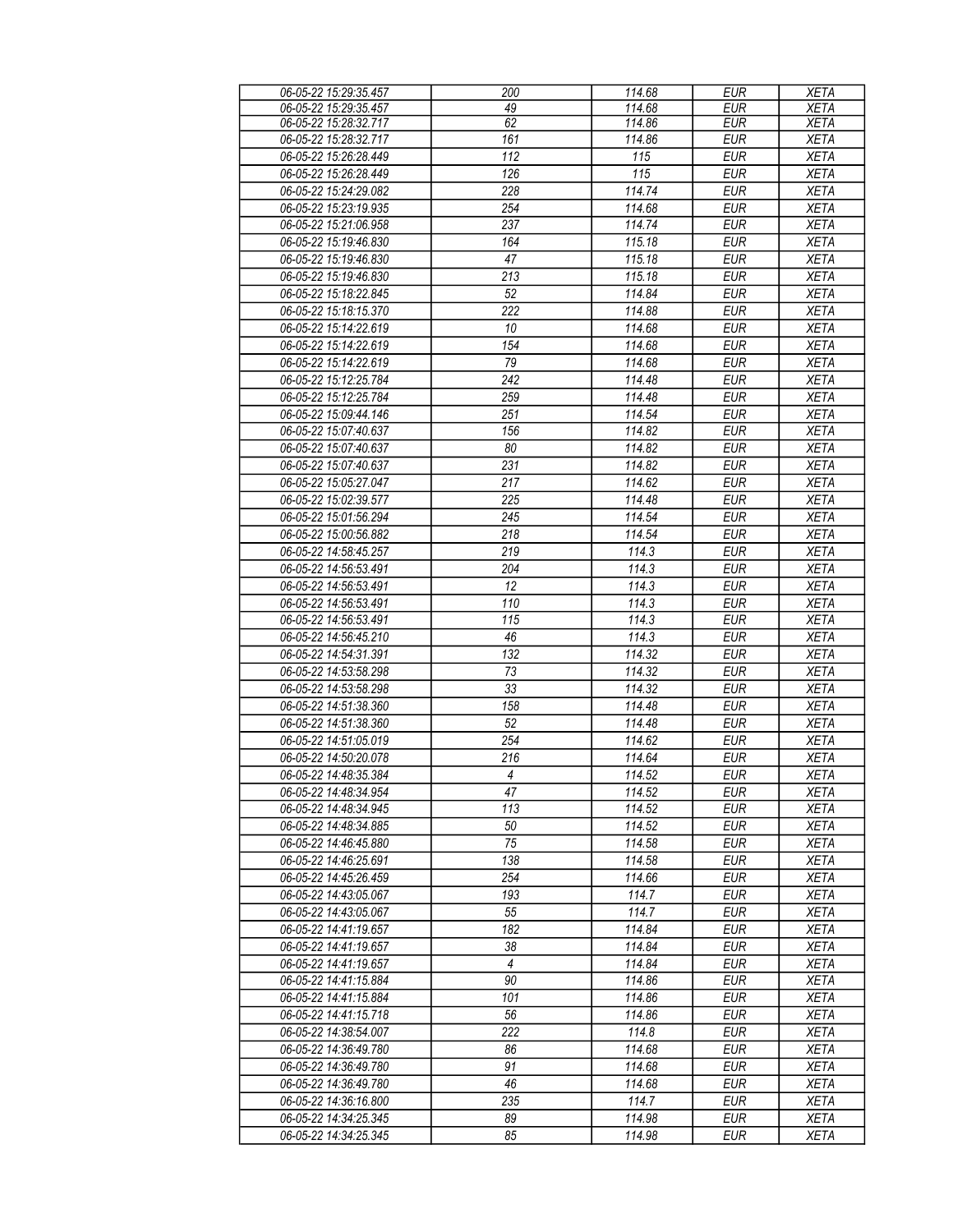| 06-05-22 14:34:25.344 | 59               | 114.98 | <b>EUR</b> | <b>XETA</b> |
|-----------------------|------------------|--------|------------|-------------|
| 06-05-22 14:32:37.330 | 54               | 115.28 | <b>EUR</b> | <b>XETA</b> |
| 06-05-22 14:32:37.330 | 174              | 115.28 | <b>EUR</b> | <b>XETA</b> |
| 06-05-22 14:32:15.285 | 250              | 115.32 | <b>EUR</b> | <b>XETA</b> |
| 06-05-22 14:30:29.469 | 188              | 115.54 | <b>EUR</b> | <b>XETA</b> |
| 06-05-22 14:30:29.469 | 73               | 115.54 | <b>EUR</b> | <b>XETA</b> |
| 06-05-22 14:27:57.078 | 229              | 115.58 | <b>EUR</b> | <b>XETA</b> |
| 06-05-22 14:26:14.997 | 248              | 115.62 | <b>EUR</b> | <b>XETA</b> |
| 06-05-22 14:25:16.623 | 227              | 115.68 | <b>EUR</b> | <b>XETA</b> |
| 06-05-22 14:20:45.124 | 237              | 115.78 | <b>EUR</b> | <b>XETA</b> |
| 06-05-22 14:18:09.015 | 248              | 115.62 | <b>EUR</b> | <b>XETA</b> |
| 06-05-22 14:17:04.263 | 242              | 115.58 | <b>EUR</b> | <b>XETA</b> |
| 06-05-22 14:14:42.292 | 17               | 115.76 | <b>EUR</b> | <b>XETA</b> |
| 06-05-22 14:14:42.292 | 176              | 115.76 | <b>EUR</b> | <b>XETA</b> |
| 06-05-22 14:14:39.120 | $\overline{25}$  | 115.76 | <b>EUR</b> | <b>XETA</b> |
| 06-05-22 14:10:18.046 | 233              | 115.46 | <b>EUR</b> | <b>XETA</b> |
| 06-05-22 14:09:15.256 | 254              | 115.54 | <b>EUR</b> | <b>XETA</b> |
| 06-05-22 14:07:18.267 | 251              | 115.56 | <b>EUR</b> | <b>XETA</b> |
| 06-05-22 14:03:39.803 | 159              | 115.58 | <b>EUR</b> | <b>XETA</b> |
| 06-05-22 14:03:39.803 | 63               | 115.58 | <b>EUR</b> | <b>XETA</b> |
| 06-05-22 14:00:47.705 | 138              | 115.56 | <b>EUR</b> | <b>XETA</b> |
| 06-05-22 14:00:47.050 | 94               | 115.56 | <b>EUR</b> | <b>XETA</b> |
| 06-05-22 14:00:47.705 | 258              | 115.54 | <b>EUR</b> | <b>XETA</b> |
| 06-05-22 13:59:13.343 | 62               | 115.62 | <b>EUR</b> | <b>XETA</b> |
|                       |                  |        |            |             |
| 06-05-22 13:59:02.824 | 11               | 115.62 | <b>EUR</b> | <b>XETA</b> |
| 06-05-22 13:58:13.036 | 142              | 115.62 | <b>EUR</b> | <b>XETA</b> |
| 06-05-22 13:55:15.349 | 244              | 115.94 | <b>EUR</b> | <b>XETA</b> |
| 06-05-22 13:55:15.349 | 221              | 115.94 | <b>EUR</b> | <b>XETA</b> |
| 06-05-22 13:51:47.420 | 210              | 115.96 | <b>EUR</b> | <b>XETA</b> |
| 06-05-22 13:47:52.411 | 255              | 116.06 | <b>EUR</b> | <b>XETA</b> |
| 06-05-22 13:46:13.511 | 32               | 116.14 | <b>EUR</b> | <b>XETA</b> |
| 06-05-22 13:46:13.510 | 129              | 116.14 | <b>EUR</b> | <b>XETA</b> |
| 06-05-22 13:46:13.510 | 84               | 116.14 | <b>EUR</b> | <b>XETA</b> |
| 06-05-22 13:45:31.680 | 76               | 116.22 | <b>EUR</b> | <b>XETA</b> |
| 06-05-22 13:45:31.680 | 142              | 116.22 | <b>EUR</b> | <b>XETA</b> |
| 06-05-22 13:43:06.631 | 92               | 116.44 | <b>EUR</b> | <b>XETA</b> |
| 06-05-22 13:43:06.630 | 122              | 116.44 | <b>EUR</b> | <b>XETA</b> |
| 06-05-22 13:39:36.588 | 227              | 116.52 | <b>EUR</b> | <b>XETA</b> |
| 06-05-22 13:39:36.588 | 237              | 116.52 | <b>EUR</b> | <b>XETA</b> |
| 06-05-22 13:39:34.793 | 13               | 116.52 | <b>EUR</b> | <b>XETA</b> |
| 06-05-22 13:35:23.821 | $\overline{211}$ | 116.4  | EUR        | <b>XETA</b> |
| 06-05-22 13:33:38.869 | 110              | 116.34 | <b>EUR</b> | <b>XETA</b> |
| 06-05-22 13:33:38.869 | 122              | 116.34 | <b>EUR</b> | <b>XETA</b> |
| 06-05-22 13:33:38.869 | 83               | 116.34 | <b>EUR</b> | <b>XETA</b> |
| 06-05-22 13:33:38.869 | 156              | 116.34 | <b>EUR</b> | <b>XETA</b> |
| 06-05-22 13:30:52.567 | 217              | 116.58 | <b>EUR</b> | <b>XETA</b> |
| 06-05-22 13:26:27.862 | 49               | 116.04 | <b>EUR</b> | <b>XETA</b> |
| 06-05-22 13:26:27.862 | 166              | 116.04 | <b>EUR</b> | <b>XETA</b> |
| 06-05-22 13:24:38.493 | 247              | 116.06 | <b>EUR</b> | <b>XETA</b> |
| 06-05-22 13:24:36.735 | 3                | 116.06 | <b>EUR</b> | <b>XETA</b> |
| 06-05-22 13:21:55.083 | 250              | 116.08 | <b>EUR</b> | <b>XETA</b> |
| 06-05-22 13:21:55.083 | 6                | 116.08 | <b>EUR</b> | <b>XETA</b> |
| 06-05-22 13:20:13.803 | 178              | 116.14 | <b>EUR</b> | <b>XETA</b> |
| 06-05-22 13:20:13.803 | 70               | 116.14 | <b>EUR</b> | <b>XETA</b> |
| 06-05-22 13:15:12.476 | 135              | 116.02 | <b>EUR</b> | <b>XETA</b> |
| 06-05-22 13:15:12.476 | 79               | 116.02 | <b>EUR</b> | <b>XETA</b> |
| 06-05-22 13:13:36.289 | 27               | 116.08 | <b>EUR</b> | <b>XETA</b> |
| 06-05-22 13:13:36.289 | 200              | 116.08 | <b>EUR</b> | <b>XETA</b> |
| 06-05-22 13:13:30.204 | 5                | 116.08 | <b>EUR</b> | <b>XETA</b> |
| 06-05-22 13:10:35.817 | 159              | 116.06 | <b>EUR</b> | <b>XETA</b> |
| 06-05-22 13:10:35.817 | 52               | 116.06 | <b>EUR</b> | <b>XETA</b> |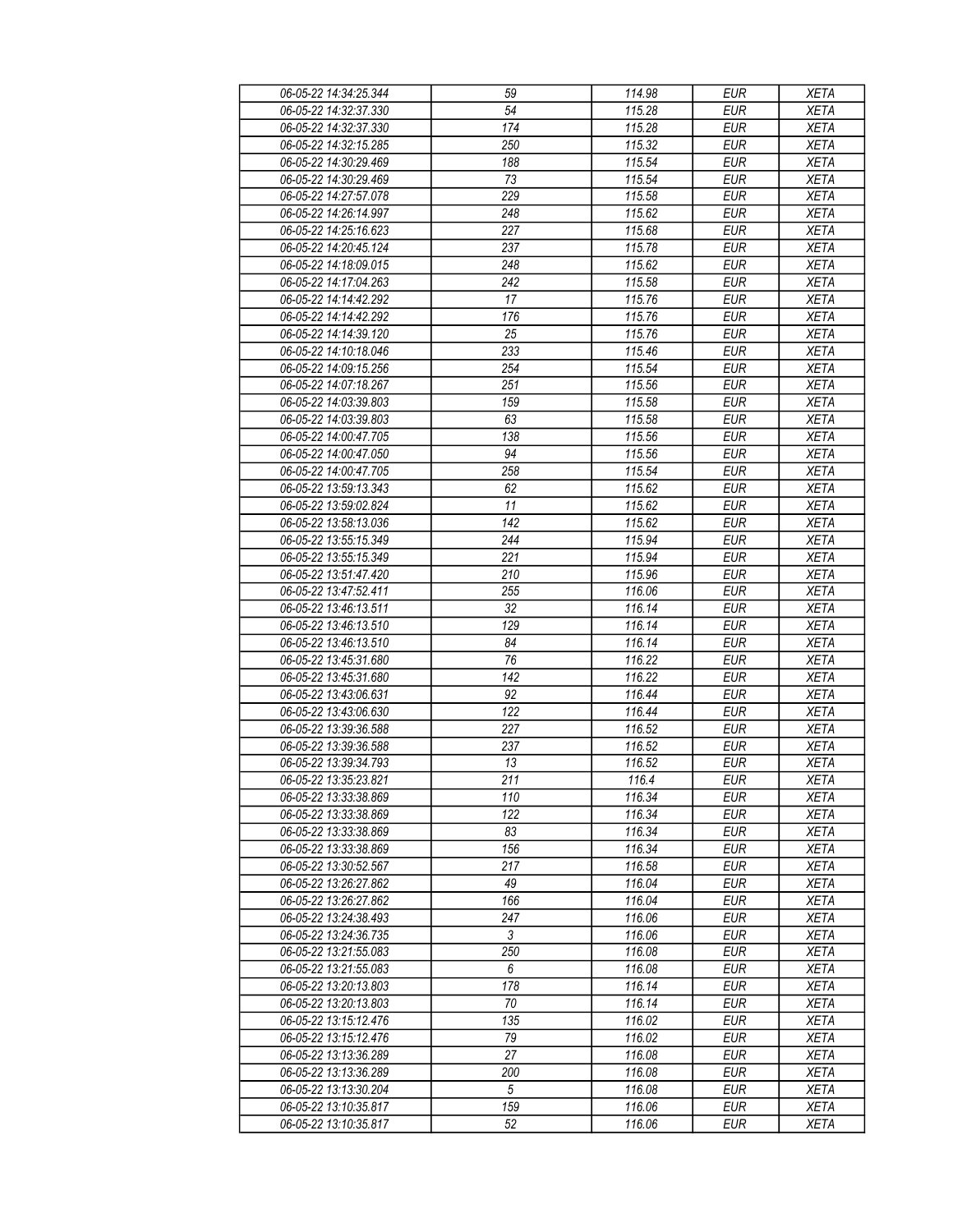| 06-05-22 13:08:23.447 | 221              | 116.02 | <b>EUR</b> | <b>XETA</b> |
|-----------------------|------------------|--------|------------|-------------|
| 06-05-22 13:08:23.447 | 6                | 116.02 | <b>EUR</b> | <b>XETA</b> |
| 06-05-22 13:08:23.447 | 220              | 116.02 | <b>EUR</b> | <b>XETA</b> |
| 06-05-22 13:02:50.106 | 13               | 115.88 | <b>EUR</b> | <b>XETA</b> |
| 06-05-22 13:02:49.837 | 210              | 115.88 | <b>EUR</b> | <b>XETA</b> |
| 06-05-22 13:02:49.837 | $\sqrt{5}$       | 115.88 | <b>EUR</b> | <b>XETA</b> |
| 06-05-22 12:57:44.744 | 224              | 115.84 | <b>EUR</b> | <b>XETA</b> |
| 06-05-22 12:57:20.048 | 212              | 115.9  | <b>EUR</b> | <b>XETA</b> |
| 06-05-22 12:54:48.516 | 214              | 115.9  | <b>EUR</b> | <b>XETA</b> |
| 06-05-22 12:49:28.260 | 242              | 115.78 | <b>EUR</b> | <b>XETA</b> |
| 06-05-22 12:49:28.260 | 223              | 115.78 | <b>EUR</b> | <b>XETA</b> |
| 06-05-22 12:49:28.260 | $\overline{c}$   | 115.78 | <b>EUR</b> | <b>XETA</b> |
| 06-05-22 12:45:13.534 | 255              | 115.82 | <b>EUR</b> | <b>XETA</b> |
| 06-05-22 12:40:22.142 | 257              | 115.82 | <b>EUR</b> | <b>XETA</b> |
| 06-05-22 12:39:41.016 | $\overline{7}$   | 115.76 | <b>EUR</b> | <b>XETA</b> |
| 06-05-22 12:37:18.754 | 234              | 115.72 | <b>EUR</b> | <b>XETA</b> |
| 06-05-22 12:35:28.849 | 231              | 115.82 | EUR        | <b>XETA</b> |
| 06-05-22 12:35:28.849 | 20               | 115.82 | <b>EUR</b> | <b>XETA</b> |
|                       |                  |        |            |             |
| 06-05-22 12:34:36.150 | 6                | 115.76 | <b>EUR</b> | <b>XETA</b> |
| 06-05-22 12:30:00.303 | 242              | 115.74 | <b>EUR</b> | <b>XETA</b> |
| 06-05-22 12:29:55.308 | 6                | 115.74 | <b>EUR</b> | <b>XETA</b> |
| 06-05-22 12:27:02.668 | 238              | 115.72 | <b>EUR</b> | <b>XETA</b> |
| 06-05-22 12:27:02.531 | 6                | 115.72 | <b>EUR</b> | <b>XETA</b> |
| 06-05-22 12:25:07.051 | 245              | 115.88 | <b>EUR</b> | <b>XETA</b> |
| 06-05-22 12:21:56.860 | 94               | 116.02 | <b>EUR</b> | <b>XETA</b> |
| 06-05-22 12:21:56.859 | $\overline{117}$ | 116.02 | <b>EUR</b> | <b>XETA</b> |
| 06-05-22 12:16:02.960 | 251              | 115.9  | <b>EUR</b> | <b>XETA</b> |
| 06-05-22 12:15:58.113 | 261              | 115.94 | <b>EUR</b> | <b>XETA</b> |
| 06-05-22 12:11:35.078 | 219              | 116.06 | <b>EUR</b> | <b>XETA</b> |
| 06-05-22 12:08:05.026 | 206              | 116.32 | <b>EUR</b> | <b>XETA</b> |
| 06-05-22 12:08:05.026 | 46               | 116.32 | <b>EUR</b> | <b>XETA</b> |
| 06-05-22 12:08:05.026 | 215              | 116.32 | <b>EUR</b> | <b>XETA</b> |
| 06-05-22 12:07:09.749 | 21               | 116.3  | <b>EUR</b> | <b>XETA</b> |
| 06-05-22 12:04:47.345 | 222              | 116.3  | <b>EUR</b> | <b>XETA</b> |
| 06-05-22 12:03:34.049 | 34               | 116.34 | <b>EUR</b> | <b>XETA</b> |
| 06-05-22 12:03:34.049 | 176              | 116.34 | <b>EUR</b> | <b>XETA</b> |
| 06-05-22 12:02:47.188 | 228              | 116.28 | <b>EUR</b> | <b>XETA</b> |
| 06-05-22 12:02:47.188 | 33               | 116.28 | <b>EUR</b> | <b>XETA</b> |
| 06-05-22 12:02:22.656 | 254              | 116.28 | <b>EUR</b> | <b>XETA</b> |
| 06-05-22 12:02:22.656 | 227              | 116.28 | <b>EUR</b> | <b>XETA</b> |
| 06-05-22 11:57:51.819 | 243              | 116.4  | EUR        | <b>XETA</b> |
| 06-05-22 11:55:48.674 | 252              | 116.4  | <b>EUR</b> | <b>XETA</b> |
| 06-05-22 11:52:00.952 | 224              | 116.42 | <b>EUR</b> | <b>XETA</b> |
| 06-05-22 11:52:00.962 | 26               | 116.42 | <b>EUR</b> | <b>XETA</b> |
| 06-05-22 11:52:00.962 | 216              | 116.42 | <b>EUR</b> | <b>XETA</b> |
| 06-05-22 11:48:04.188 | 48               | 116.06 | <b>EUR</b> | <b>XETA</b> |
| 06-05-22 11:48:04.188 | 175              | 116.06 | <b>EUR</b> | <b>XETA</b> |
| 06-05-22 11:44:01.071 | 238              | 116.08 | <b>EUR</b> | <b>XETA</b> |
| 06-05-22 11:39:12.441 | 225              | 116.22 | <b>EUR</b> | <b>XETA</b> |
| 06-05-22 11:39:12.441 | 234              | 116.22 | <b>EUR</b> | <b>XETA</b> |
| 06-05-22 11:35:31.197 | 36               | 116.24 | <b>EUR</b> | <b>XETA</b> |
| 06-05-22 11:35:31.194 | 179              | 116.24 | <b>EUR</b> | <b>XETA</b> |
| 06-05-22 11:32:41.053 | 215              | 116.48 | <b>EUR</b> | <b>XETA</b> |
| 06-05-22 11:31:52.619 | 251              | 116.5  | <b>EUR</b> | <b>XETA</b> |
| 06-05-22 11:28:42.343 | 245              | 116.28 | <b>EUR</b> | <b>XETA</b> |
| 06-05-22 11:24:20.220 | 162              | 116.24 | <b>EUR</b> | <b>XETA</b> |
| 06-05-22 11:24:20.220 | 79               | 116.24 | <b>EUR</b> | <b>XETA</b> |
| 06-05-22 11:22:27.191 | 201              | 116.14 | <b>EUR</b> | <b>XETA</b> |
| 06-05-22 11:22:27.191 | 14               | 116.14 | <b>EUR</b> | <b>XETA</b> |
| 06-05-22 11:20:53.905 | 246              | 116.16 | <b>EUR</b> | <b>XETA</b> |
| 06-05-22 11:16:54.561 | 231              | 116.4  | <b>EUR</b> | <b>XETA</b> |
|                       |                  |        |            |             |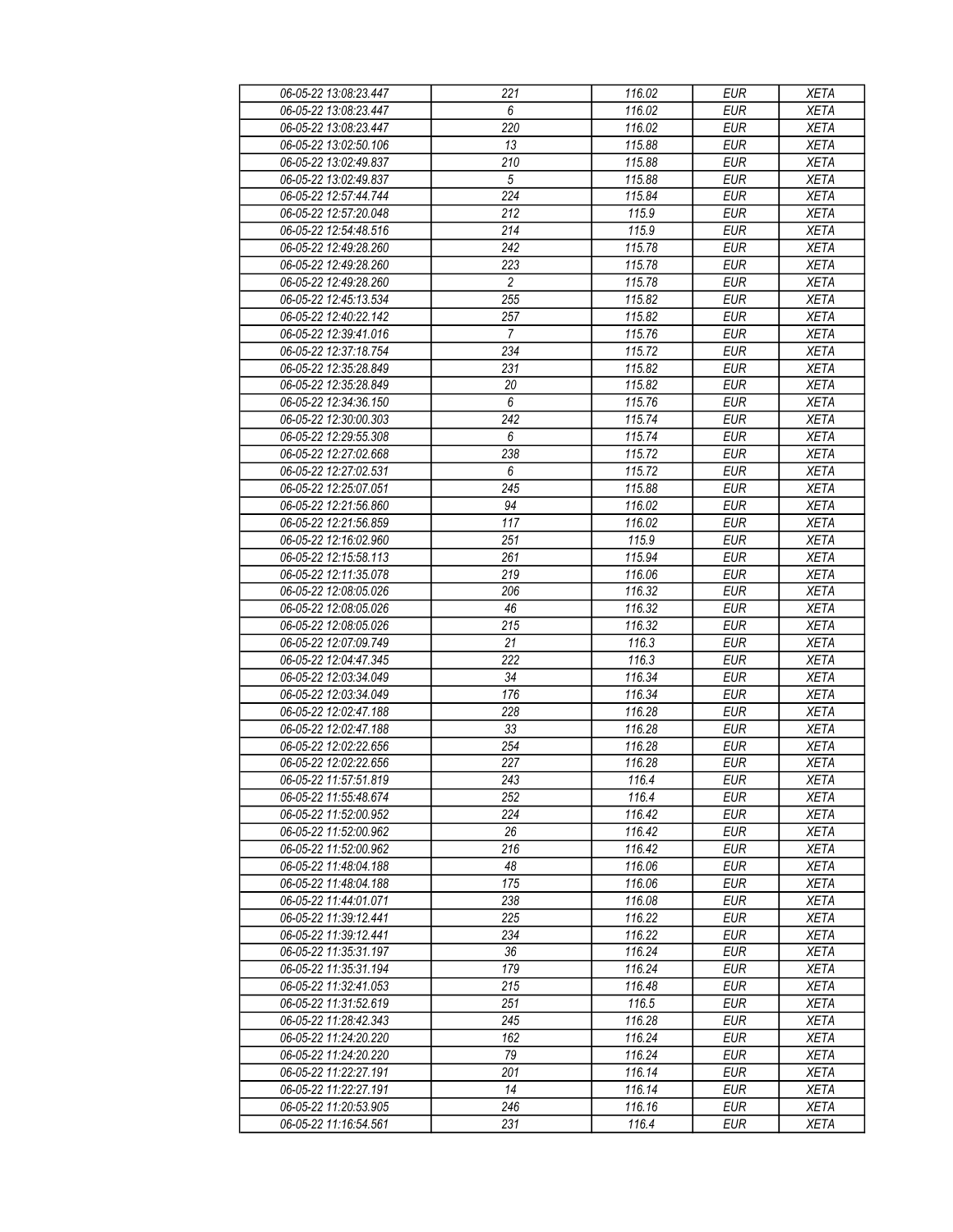| 06-05-22 11:13:07.525 | 233              | 116.56 | <b>EUR</b>       | <b>XETA</b> |
|-----------------------|------------------|--------|------------------|-------------|
| 06-05-22 11:13:03.324 | 258              | 116.58 | <b>EUR</b>       | <b>XETA</b> |
| 06-05-22 11:09:17.270 | 139              | 116.34 | <b>EUR</b>       | <b>XETA</b> |
| 06-05-22 11:09:17.263 | 92               | 116.34 | <b>EUR</b>       | <b>XETA</b> |
| 06-05-22 11:06:36.385 | 226              | 116.52 | <b>EUR</b>       | <b>XETA</b> |
| 06-05-22 11:06:36.385 | 20               | 116.52 | <b>EUR</b>       | <b>XETA</b> |
| 06-05-22 11:04:51.025 | 210              | 116.44 | <b>EUR</b>       | <b>XETA</b> |
| 06-05-22 11:03:05.247 | 121              | 116.44 | <b>EUR</b>       | <b>XETA</b> |
| 06-05-22 11:03:05.246 | 109              | 116.44 | <b>EUR</b>       | <b>XETA</b> |
| 06-05-22 10:59:06.135 | 223              | 116.46 | <b>EUR</b>       | <b>XETA</b> |
| 06-05-22 10:57:34.593 | 13               | 116.48 | <b>EUR</b>       | <b>XETA</b> |
| 06-05-22 10:57:34.593 | 214              | 116.48 | <b>EUR</b>       | <b>XETA</b> |
| 06-05-22 10:57:30.796 | 233              | 116.5  | <b>EUR</b>       | <b>XETA</b> |
| 06-05-22 10:53:39.912 | 252              | 116.26 | <b>EUR</b>       | <b>XETA</b> |
| 06-05-22 10:52:35.130 | $\overline{145}$ | 116.2  | EUR              | <b>XETA</b> |
| 06-05-22 10:52:35.095 | 87               | 116.2  | <b>EUR</b>       | <b>XETA</b> |
| 06-05-22 10:51:41.129 | 220              | 116.2  | <b>EUR</b>       | <b>XETA</b> |
|                       |                  |        |                  |             |
| 06-05-22 10:50:21.149 | 224              | 116.18 | <b>EUR</b>       | <b>XETA</b> |
| 06-05-22 10:47:31.018 | 235              | 116.28 | <b>EUR</b>       | <b>XETA</b> |
| 06-05-22 10:42:46.343 | 66               | 116.08 | <b>EUR</b>       | <b>XETA</b> |
| 06-05-22 10:42:46.343 | 148              | 116.08 | <b>EUR</b>       | <b>XETA</b> |
| 06-05-22 10:40:09.806 | 236              | 116.04 | <b>EUR</b>       | <b>XETA</b> |
| 06-05-22 10:36:34.475 | 219              | 115.82 | <b>EUR</b>       | <b>XETA</b> |
| 06-05-22 10:35:44.516 | 179              | 115.84 | <b>EUR</b>       | <b>XETA</b> |
| 06-05-22 10:35:44.490 | 54               | 115.84 | <b>EUR</b>       | <b>XETA</b> |
| 06-05-22 10:31:49.104 | 48               | 115.56 | <b>EUR</b>       | <b>XETA</b> |
| 06-05-22 10:31:49.104 | 206              | 115.56 | <b>EUR</b>       | <b>XETA</b> |
| 06-05-22 10:27:49.552 | 220              | 115.46 | <b>EUR</b>       | <b>XETA</b> |
| 06-05-22 10:27:46.025 | 218              | 115.48 | $E\overline{UR}$ | <b>XETA</b> |
| 06-05-22 10:24:52.107 | 66               | 115.7  | <b>EUR</b>       | <b>XETA</b> |
| 06-05-22 10:24:52.107 | 168              | 115.7  | <b>EUR</b>       | <b>XETA</b> |
| 06-05-22 10:21:41.957 | 223              | 115.68 | <b>EUR</b>       | <b>XETA</b> |
| 06-05-22 10:18:17.227 | 225              | 115.62 | <b>EUR</b>       | <b>XETA</b> |
| 06-05-22 10:17:43.684 | 96               | 115.66 | <b>EUR</b>       | <b>XETA</b> |
| 06-05-22 10:17:43.683 | 165              | 115.66 | <b>EUR</b>       | <b>XETA</b> |
| 06-05-22 10:15:13.881 | 241              | 115.68 | <b>EUR</b>       | <b>XETA</b> |
| 06-05-22 10:12:52.960 | 243              | 115.78 | <b>EUR</b>       | <b>XETA</b> |
| 06-05-22 10:08:14.345 | 236              | 115.62 | <b>EUR</b>       | <b>XETA</b> |
| 06-05-22 10:08:01.580 | 237              | 115.7  | <b>EUR</b>       | <b>XETA</b> |
| 06-05-22 10:05:20.683 | 253              | 115.9  | <b>EUR</b>       | <b>XETA</b> |
| 06-05-22 10:01:57.943 | 216              | 115.72 | <b>EUR</b>       | <b>XETA</b> |
| 06-05-22 09:59:50.302 | 245              | 115.78 | <b>EUR</b>       | <b>XETA</b> |
| 06-05-22 09:59:24.874 | 236              | 115.82 | <b>EUR</b>       | <b>XETA</b> |
| 06-05-22 09:57:58.219 | 233              | 115.88 | <b>EUR</b>       | <b>XETA</b> |
| 06-05-22 09:53:29.370 | 135              | 115.86 | <b>EUR</b>       | <b>XETA</b> |
| 06-05-22 09:53:29.370 | 32               | 115.86 | <b>EUR</b>       | <b>XETA</b> |
| 06-05-22 09:53:17.383 | 52               | 115.86 | <b>EUR</b>       | <b>XETA</b> |
| 06-05-22 09:50:52.502 | 230              | 115.76 | <b>EUR</b>       | <b>XETA</b> |
| 06-05-22 09:49:19.154 | 258              | 115.84 | <b>EUR</b>       | <b>XETA</b> |
| 06-05-22 09:46:35.381 | 228              | 116.02 | <b>EUR</b>       | <b>XETA</b> |
| 06-05-22 09:44:52.308 | 81               | 116    | <b>EUR</b>       | <b>XETA</b> |
| 06-05-22 09:44:52.308 | 130              | 116    | <b>EUR</b>       | <b>XETA</b> |
| 06-05-22 09:43:56.011 | 189              | 116    | <b>EUR</b>       | <b>XETA</b> |
| 06-05-22 09:43:56.011 | 52               | 116    | <b>EUR</b>       | <b>XETA</b> |
| 06-05-22 09:42:34.668 | 254              | 116.12 | <b>EUR</b>       | <b>XETA</b> |
| 06-05-22 09:40:27.853 | 217              | 116.26 | <b>EUR</b>       | <b>XETA</b> |
| 06-05-22 09:35:50.930 | 239              | 116.18 | <b>EUR</b>       | <b>XETA</b> |
| 06-05-22 09:33:30.161 | 237              | 116.48 | <b>EUR</b>       | <b>XETA</b> |
| 06-05-22 09:30:46.292 | 216              | 116.18 | <b>EUR</b>       | <b>XETA</b> |
| 06-05-22 09:30:46.292 | 6                | 116.18 | <b>EUR</b>       | <b>XETA</b> |
| 06-05-22 09:27:26.775 | 47               | 116    | <b>EUR</b>       | <b>XETA</b> |
|                       |                  |        |                  |             |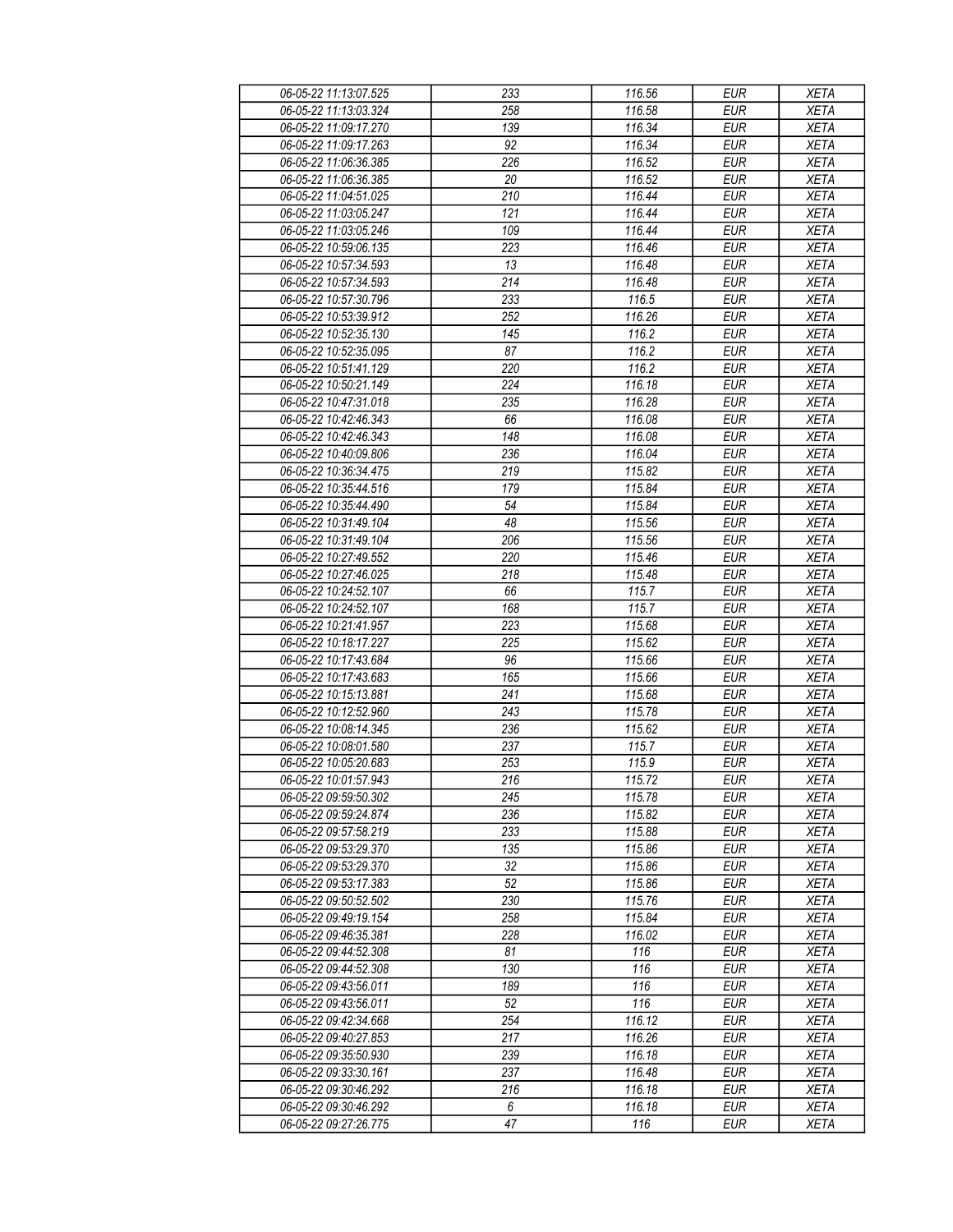| 06-05-22 09:27:26.775 | 189              | 116    | <b>EUR</b> | <b>XETA</b> |
|-----------------------|------------------|--------|------------|-------------|
| 06-05-22 09:26:56.601 | 232              | 116.06 | <b>EUR</b> | <b>XETA</b> |
| 06-05-22 09:23:27.500 | 256              | 116.12 | <b>EUR</b> | <b>XETA</b> |
| 06-05-22 09:21:45.395 | 220              | 116.2  | <b>EUR</b> | <b>XETA</b> |
| 06-05-22 09:17:46.975 | 252              | 115.82 | <b>EUR</b> | <b>XETA</b> |
| 06-05-22 09:16:26.229 | 252              | 115.9  | <b>EUR</b> | <b>XETA</b> |
| 06-05-22 09:15:19.033 | 145              | 115.86 | <b>EUR</b> | <b>XETA</b> |
| 06-05-22 09:15:10.403 | 52               | 115.86 | <b>EUR</b> | <b>XETA</b> |
| 06-05-22 09:15:10.403 | 13               | 115.86 | <b>EUR</b> | <b>XETA</b> |
| 06-05-22 09:13:04.271 | 173              | 116    | EUR        | <b>XETA</b> |
| 06-05-22 09:13:04.271 | 48               | 116    | <b>EUR</b> | <b>XETA</b> |
| 06-05-22 09:11:42.327 | 255              | 116.02 | <b>EUR</b> | <b>XETA</b> |
| 06-05-22 09:08:47.848 | 226              | 116.14 | <b>EUR</b> | <b>XETA</b> |
| 06-05-22 09:06:18.543 | 233              | 115.92 | <b>EUR</b> | <b>XETA</b> |
| 06-05-22 09:04:27.473 | 173              | 115.74 | <b>EUR</b> | <b>XETA</b> |
| 06-05-22 09:04:27.473 | 71               | 115.74 | <b>EUR</b> | <b>XETA</b> |
| 06-05-22 09:02:32.325 | 211              | 115.46 | <b>EUR</b> | <b>XETA</b> |
| 06-05-22 09:01:25.233 | 137              | 115.56 | <b>EUR</b> | <b>XETA</b> |
| 06-05-22 09:01:25.233 | 75               | 115.56 | <b>EUR</b> | <b>XETA</b> |
|                       |                  |        |            |             |
| 06-05-22 09:01:25.233 | 35               | 115.56 | <b>EUR</b> | <b>XETA</b> |
| 06-05-22 08:58:54.623 | 166              | 115.62 | <b>EUR</b> | <b>XETA</b> |
| 06-05-22 08:58:54.623 | 50               | 115.62 | <b>EUR</b> | <b>XETA</b> |
| 06-05-22 08:56:41.862 | 120              | 115.68 | <b>EUR</b> | <b>XETA</b> |
| 06-05-22 08:56:41.861 | 104              | 115.68 | <b>EUR</b> | <b>XETA</b> |
| 06-05-22 08:56:40.030 | 35               | 115.68 | <b>EUR</b> | <b>XETA</b> |
| 06-05-22 08:55:24.141 | 223              | 115.44 | <b>EUR</b> | <b>XETA</b> |
| 06-05-22 08:53:33.070 | 255              | 115.44 | <b>EUR</b> | <b>XETA</b> |
| 06-05-22 08:50:40.008 | 222              | 115.02 | <b>EUR</b> | <b>XETA</b> |
| 06-05-22 08:48:06.183 | 236              | 115.14 | <b>EUR</b> | <b>XETA</b> |
| 06-05-22 08:48:06.183 | 108              | 115.14 | <b>EUR</b> | <b>XETA</b> |
| 06-05-22 08:48:06.183 | 141              | 115.14 | <b>EUR</b> | <b>XETA</b> |
| 06-05-22 08:45:26.847 | 237              | 115.16 | <b>EUR</b> | <b>XETA</b> |
| 06-05-22 08:45:26.847 | $\overline{c}$   | 115.16 | <b>EUR</b> | <b>XETA</b> |
| 06-05-22 08:43:10.789 | 217              | 114.92 | <b>EUR</b> | <b>XETA</b> |
| 06-05-22 08:41:56.283 | 79               | 114.9  | <b>EUR</b> | <b>XETA</b> |
| 06-05-22 08:41:56.283 | 132              | 114.9  | <b>EUR</b> | <b>XETA</b> |
| 06-05-22 08:40:31.063 | 3                | 114.84 | <b>EUR</b> | <b>XETA</b> |
| 06-05-22 08:40:24.818 | 154              | 114.84 | <b>EUR</b> | <b>XETA</b> |
| 06-05-22 08:40:24.818 | 89               | 114.84 | <b>EUR</b> | <b>XETA</b> |
| 06-05-22 08:38:28.584 | $\overline{59}$  | 114.86 | <b>EUR</b> | <b>XETA</b> |
| 06-05-22 08:38:28.581 | $\overline{131}$ | 114.86 | EUR        | <b>XETA</b> |
| 06-05-22 08:38:25.419 | 61               | 114.86 | <b>EUR</b> | <b>XETA</b> |
| 06-05-22 08:35:44.154 | 67               | 114.72 | <b>EUR</b> | <b>XETA</b> |
| 06-05-22 08:35:44.154 | 86               | 114.72 | <b>EUR</b> | <b>XETA</b> |
| 06-05-22 08:35:44.154 | 67               | 114.72 | <b>EUR</b> | <b>XETA</b> |
| 06-05-22 08:35:14.246 | 226              | 114.76 | <b>EUR</b> | <b>XETA</b> |
| 06-05-22 08:33:41.243 | 223              | 114.92 | <b>EUR</b> | <b>XETA</b> |
| 06-05-22 08:31:36.800 | 42               | 115.18 | <b>EUR</b> | <b>XETA</b> |
| 06-05-22 08:31:36.800 | 169              | 115.18 | <b>EUR</b> | <b>XETA</b> |
| 06-05-22 08:30:03.052 | 58               | 115.52 | <b>EUR</b> | <b>XETA</b> |
| 06-05-22 08:29:38.390 | 261              | 115.52 | <b>EUR</b> | <b>XETA</b> |
| 06-05-22 08:29:38.390 | 185              | 115.52 | <b>EUR</b> | <b>XETA</b> |
| 06-05-22 08:27:20.838 | 89               | 115.56 | <b>EUR</b> | <b>XETA</b> |
| 06-05-22 08:27:20.838 | 139              | 115.56 | <b>EUR</b> | <b>XETA</b> |
| 06-05-22 08:24:59.552 | 30               | 115.68 | <b>EUR</b> | <b>XETA</b> |
| 06-05-22 08:24:59.551 | 189              | 115.68 | <b>EUR</b> | <b>XETA</b> |
| 06-05-22 08:24:21.506 | 210              | 115.64 | <b>EUR</b> | <b>XETA</b> |
| 06-05-22 08:24:21.506 | 92               | 115.64 | <b>EUR</b> | <b>XETA</b> |
| 06-05-22 08:24:21.506 | 136              | 115.64 | <b>EUR</b> | <b>XETA</b> |
| 06-05-22 08:22:01.111 | 113              | 115.62 | <b>EUR</b> | <b>XETA</b> |
| 06-05-22 08:22:01.111 | 148              | 115.62 | <b>EUR</b> | <b>XETA</b> |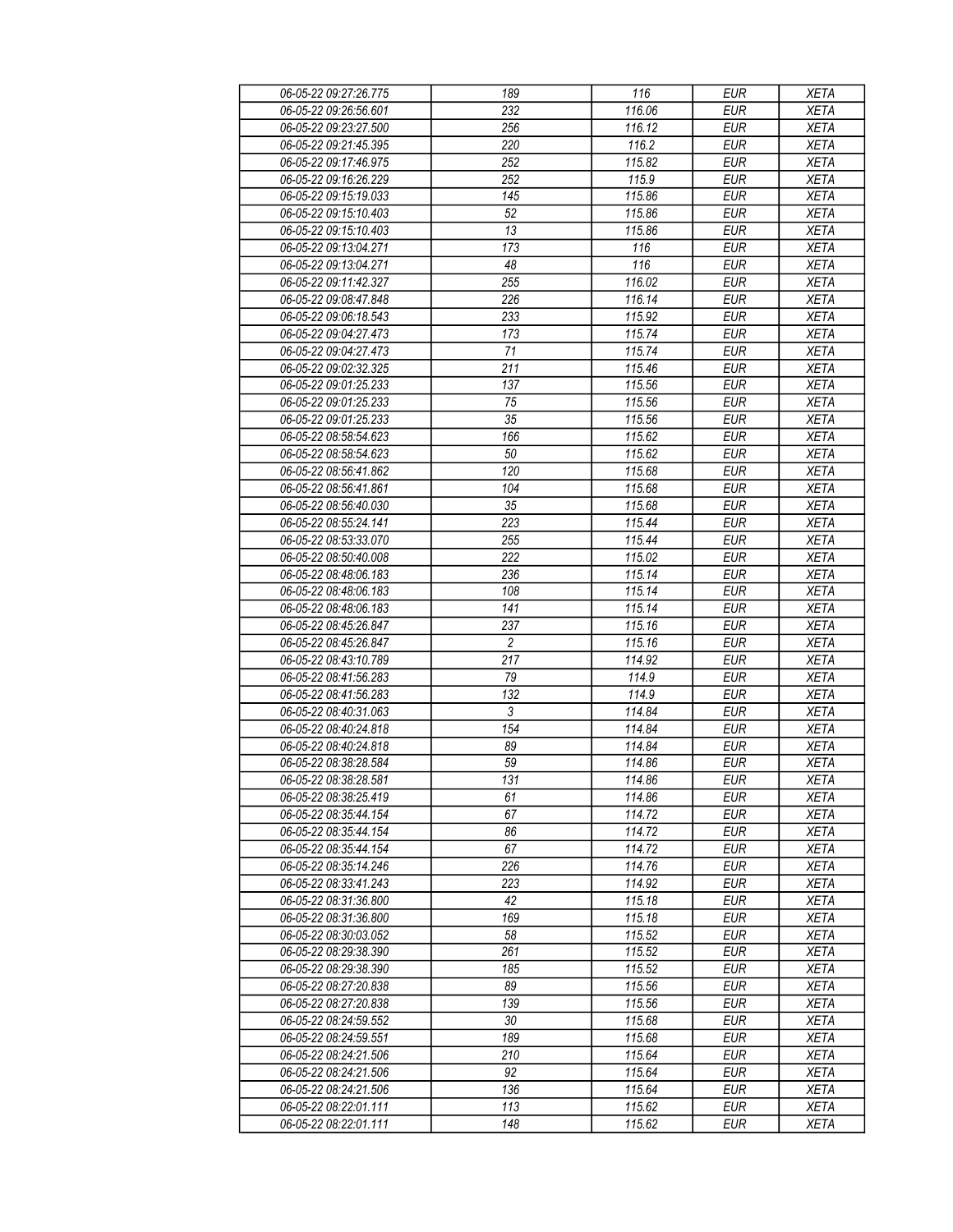| 06-05-22 08:20:30.966 | 217 | 116    | <b>EUR</b> | <b>XETA</b> |
|-----------------------|-----|--------|------------|-------------|
| 06-05-22 08:20:27.959 | 22  | 116.08 | <b>EUR</b> | <b>XETA</b> |
| 06-05-22 08:20:27.959 | 193 | 116.08 | <b>EUR</b> | <b>XETA</b> |
| 06-05-22 08:17:50.450 | 250 | 116.18 | <b>EUR</b> | <b>XETA</b> |
| 06-05-22 08:17:50.445 | 240 | 116.16 | <b>EUR</b> | <b>XETA</b> |
| 06-05-22 08:15:04.272 | 253 | 115.78 | <b>EUR</b> | <b>XETA</b> |
| 06-05-22 08:15:04.272 | 237 | 115.78 | <b>EUR</b> | <b>XETA</b> |
| 06-05-22 08:13:11.401 | 210 | 115.84 | <b>EUR</b> | <b>XETA</b> |
| 06-05-22 08:11:26.948 | 234 | 115.5  | <b>EUR</b> | <b>XETA</b> |
| 06-05-22 08:09:44.656 | 242 | 115.56 | <b>EUR</b> | <b>XETA</b> |
| 06-05-22 08:09:38.024 | 257 | 115.7  | <b>EUR</b> | <b>XETA</b> |
| 06-05-22 08:08:25.730 | 234 | 115.8  | <b>EUR</b> | <b>XETA</b> |
| 06-05-22 08:07:47.557 | 90  | 115.82 | EUR        | <b>XETA</b> |
| 06-05-22 08:07:47.557 | 115 | 115.82 | <b>EUR</b> | <b>XETA</b> |
| 06-05-22 08:07:47.557 | 25  | 115.82 | <b>EUR</b> | <b>XETA</b> |
| 06-05-22 08:05:15.287 | 229 | 115.78 | EUR        | <b>XETA</b> |
| 06-05-22 08:05:11.070 | 257 | 115.84 | <b>EUR</b> | <b>XETA</b> |
| 06-05-22 08:05:11.057 | 62  | 115.82 | <b>EUR</b> | <b>XETA</b> |
| 06-05-22 08:03:31.068 | 213 | 115.52 | <b>EUR</b> | <b>XETA</b> |
| 06-05-22 08:01:31.162 | 225 | 115.42 | <b>EUR</b> | <b>XETA</b> |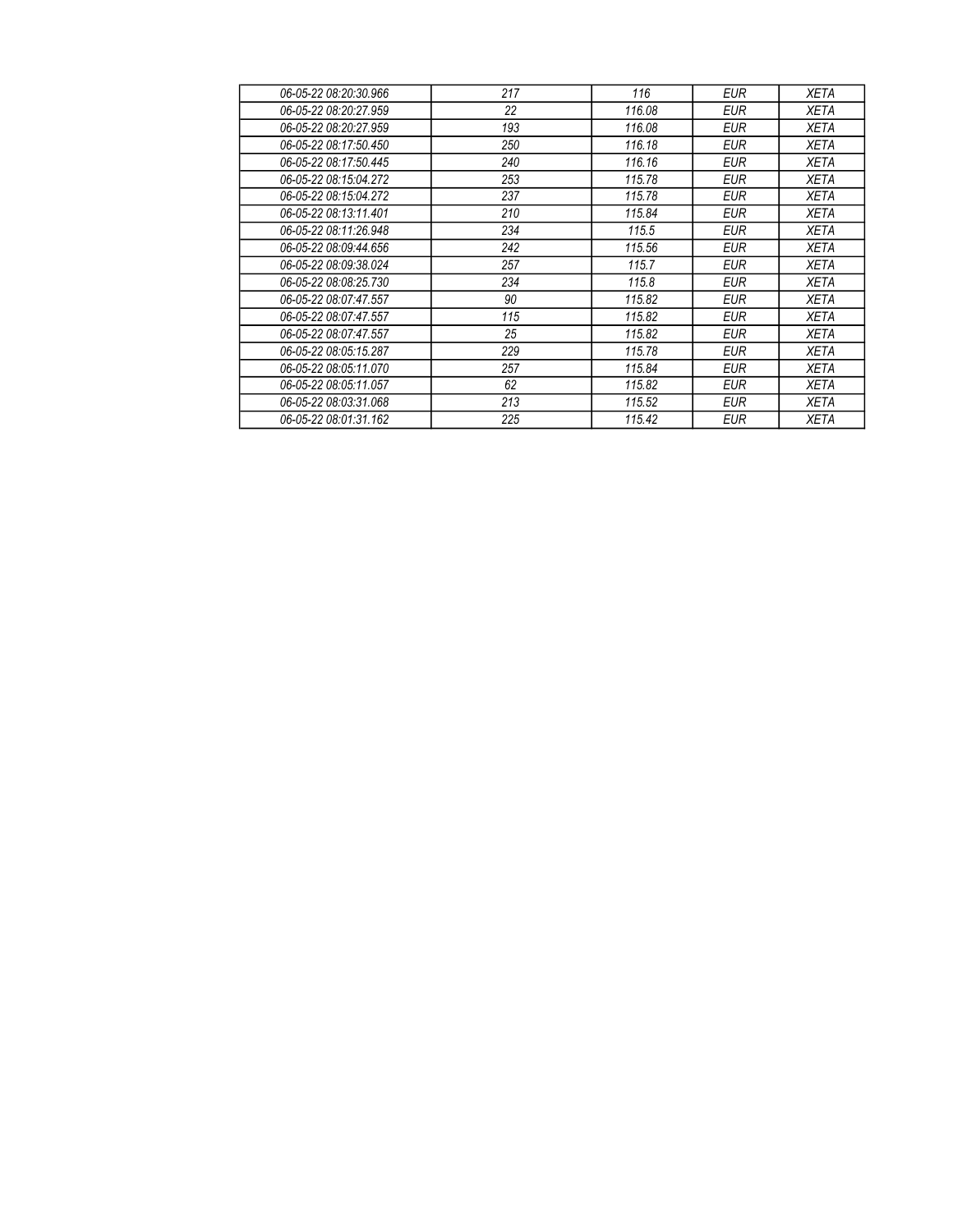## Each order relating to the buy-back programme above according to Art. 5 sec. 3 MAR in conjunction with Art. 25 sec. 1 and 2 MiFiR

In red colour are the fields according to Table 2 of the Annex of Del. Regulation (EU) 2017/580; alternatively you may report the

| Date and Time according to field 9 | <b>Segment MIC code</b><br>according to field 16 | <b>Transaction price</b><br>according to field 28 | <b>Price currency according</b><br>to field 29 | <b>Buy-sell indicator</b><br>according to field 32 |
|------------------------------------|--------------------------------------------------|---------------------------------------------------|------------------------------------------------|----------------------------------------------------|
| 06-05-22 16:28:27.011              | <b>XETA</b>                                      | 115.16                                            | <b>EUR</b>                                     | <b>BUY</b>                                         |
| 06-05-22 16:28:10.888              | <b>XETA</b>                                      | 115.08                                            | <b>EUR</b>                                     | <b>BUY</b>                                         |
| 06-05-22 16:28:09.107              | <b>XETA</b>                                      | 115.1                                             | <b>EUR</b>                                     | <b>BUY</b>                                         |
| 06-05-22 16:27:33.915              | <b>XETA</b>                                      | 115.1                                             | <b>EUR</b>                                     | <b>BUY</b>                                         |
| 06-05-22 16:26:04.193              | <b>XETA</b>                                      | 115.16                                            | <b>EUR</b>                                     | <b>BUY</b>                                         |
| 06-05-22 16:26:04.193              | <b>XETA</b>                                      | 115.16                                            | <b>EUR</b>                                     | <b>BUY</b>                                         |
| 06-05-22 16:24:59.677              | <b>XETA</b>                                      | 115.18                                            | <b>EUR</b>                                     | <b>BUY</b>                                         |
| 06-05-22 16:22:50.959              | <b>XETA</b>                                      | 115.04                                            | <b>EUR</b>                                     | <b>BUY</b>                                         |
| 06-05-22 16:22:15.084              | <b>XETA</b>                                      | 114.96                                            | <b>EUR</b>                                     | <b>BUY</b>                                         |
| 06-05-22 16:22:15.084              | <b>XETA</b>                                      | 114.96                                            | <b>EUR</b>                                     | <b>BUY</b>                                         |
| 06-05-22 16:19:42.898              | <b>XETA</b>                                      | 114.82                                            | <b>EUR</b>                                     | <b>BUY</b>                                         |
| 06-05-22 16:18:28.940              | <b>XETA</b>                                      | $\overline{115}$                                  | <b>EUR</b>                                     | <b>BUY</b>                                         |
| 06-05-22 16:17:03.020              | <b>XETA</b>                                      | 114.9                                             | <b>EUR</b>                                     | <b>BUY</b>                                         |
| 06-05-22 16:16:20.526              | <b>XETA</b>                                      | 114.9                                             | <b>EUR</b>                                     | <b>BUY</b>                                         |
| 06-05-22 16:15:10.979              | <b>XETA</b>                                      | 114.84                                            | <b>EUR</b>                                     | <b>BUY</b>                                         |
| 06-05-22 16:13:33.498              | <b>XETA</b>                                      | 114.66                                            | <b>EUR</b>                                     | <b>BUY</b>                                         |
| 06-05-22 16:11:37.205              | <b>XETA</b>                                      | 114.58                                            | <b>EUR</b>                                     | <b>BUY</b>                                         |
| 06-05-22 16:10:58.202              | <b>XETA</b>                                      | 114.52                                            | <b>EUR</b>                                     | <b>BUY</b>                                         |
| 06-05-22 16:09:35.945              | <b>XETA</b>                                      | 114.76                                            | <b>EUR</b>                                     | <b>BUY</b>                                         |
| 06-05-22 16:07:06.389              | <b>XETA</b>                                      | 114.78                                            | <b>EUR</b>                                     | <b>BUY</b>                                         |
| 06-05-22 16:07:06.389              | <b>XETA</b>                                      | 114.78                                            | <b>EUR</b>                                     | <b>BUY</b>                                         |
| 06-05-22 16:05:57.921              | <b>XETA</b>                                      | 114.68                                            | <b>EUR</b>                                     | <b>BUY</b>                                         |
| 06-05-22 16:05:13.767              | <b>XETA</b>                                      | 114.72                                            | <b>EUR</b>                                     | <b>BUY</b>                                         |
| 06-05-22 16:03:28.276              | <b>XETA</b>                                      | 114.72                                            | <b>EUR</b>                                     | <b>BUY</b>                                         |
| 06-05-22 16:01:55.607              | <b>XETA</b>                                      | 114.92                                            | <b>EUR</b>                                     | <b>BUY</b>                                         |
| 06-05-22 16:01:30.523              | <b>XETA</b>                                      | 114.98                                            | <b>EUR</b>                                     | <b>BUY</b>                                         |
| 06-05-22 16:01:30.523              | <b>XETA</b>                                      | 114.98                                            | <b>EUR</b>                                     | <b>BUY</b>                                         |
| 06-05-22 16:00:23.343              | <b>XETA</b>                                      | 114.92                                            | <b>EUR</b>                                     | <b>BUY</b>                                         |
| 06-05-22 15:58:41.458              | <b>XETA</b>                                      | 115.14                                            | <b>EUR</b>                                     | <b>BUY</b>                                         |
| 06-05-22 15:58:41.458              | <b>XETA</b>                                      | 115.14                                            | <b>EUR</b>                                     | <b>BUY</b>                                         |
| 06-05-22 15:56:37.067              | <b>XETA</b>                                      | 114.86                                            | <b>EUR</b>                                     | <b>BUY</b>                                         |
| 06-05-22 15:55:10.699              | <b>XETA</b>                                      | 114.74                                            | <b>EUR</b>                                     | <b>BUY</b>                                         |
| 06-05-22 15:53:24.396              | <b>XETA</b>                                      | 114.56                                            | <b>EUR</b>                                     | <b>BUY</b>                                         |
| 06-05-22 15:51:58.630              | <b>XETA</b>                                      | 114.6                                             | <b>EUR</b>                                     | <b>BUY</b>                                         |
| 06-05-22 15:51:58.630              | <b>XETA</b>                                      | 114.6                                             | <b>EUR</b>                                     | <b>BUY</b>                                         |
| 06-05-22 15:51:58.630              | <b>XETA</b>                                      | 114.6                                             | <b>EUR</b>                                     | <b>BUY</b>                                         |
| 06-05-22 15:51:54.804              | <b>XETA</b>                                      | 114.6                                             | <b>EUR</b>                                     | <b>BUY</b>                                         |
| 06-05-22 15:50:18.343              | <b>XETA</b>                                      | 114.68                                            | <b>EUR</b>                                     | <b>BUY</b>                                         |
| 06-05-22 15:48:07.347              | <b>XETA</b>                                      | 114.62                                            | <b>EUR</b>                                     | <b>BUY</b>                                         |
| 06-05-22 15:48:07.347              | <b>XETA</b>                                      | 114.62                                            | <b>EUR</b>                                     | <b>BUY</b>                                         |
| 06-05-22 15:47:46.430              | <b>XETA</b>                                      | 114.76                                            | <b>EUR</b>                                     | <b>BUY</b>                                         |
| 06-05-22 15:47:46.430              | <b>XETA</b>                                      | 114.76                                            | <b>EUR</b>                                     | <b>BUY</b>                                         |
| 06-05-22 15:44:36.284              | <b>XETA</b>                                      | 114.3                                             | <b>EUR</b>                                     | <b>BUY</b>                                         |
| 06-05-22 15:44:36.284              | <b>XETA</b>                                      | 114.3                                             | <b>EUR</b>                                     | <b>BUY</b>                                         |
| 06-05-22 15:44:36.176              | <b>XETA</b>                                      | $\overline{114.3}$                                | <b>EUR</b>                                     | <b>BUY</b>                                         |
| 06-05-22 15:42:19.627              | <b>XETA</b>                                      | 114.22                                            | <b>EUR</b>                                     | <b>BUY</b>                                         |
| 06-05-22 15:42:19.627              | <b>XETA</b>                                      | 114.22                                            | <b>EUR</b>                                     | <b>BUY</b>                                         |
| 06-05-22 15:41:18.663              | <b>XETA</b>                                      | 114.26                                            | <b>EUR</b>                                     | <b>BUY</b>                                         |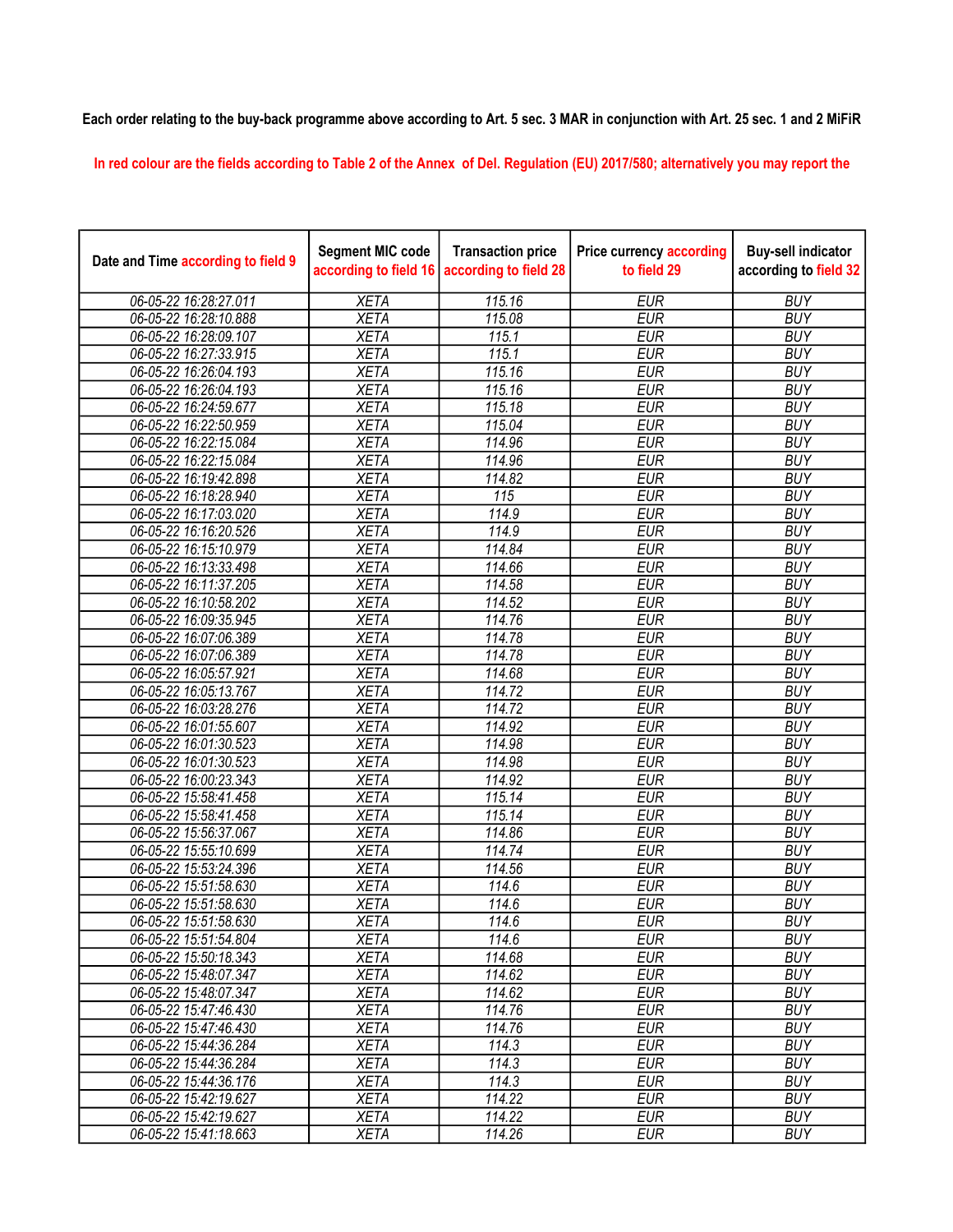| 06-05-22 15:40:14.372 | <b>XETA</b> | 114.06 | <b>EUR</b> | <b>BUY</b> |
|-----------------------|-------------|--------|------------|------------|
| 06-05-22 15:38:12.618 | <b>XETA</b> | 113.84 | <b>EUR</b> | <b>BUY</b> |
| 06-05-22 15:35:43.309 | <b>XETA</b> | 114.04 | <b>EUR</b> | <b>BUY</b> |
| 06-05-22 15:35:37.060 | <b>XETA</b> | 114.06 | <b>EUR</b> | <b>BUY</b> |
| 06-05-22 15:35:37.060 | <b>XETA</b> | 114.06 | <b>EUR</b> | <b>BUY</b> |
| 06-05-22 15:33:20.399 | <b>XETA</b> | 114.3  | <b>EUR</b> | <b>BUY</b> |
| 06-05-22 15:33:19.816 | <b>XETA</b> | 114.3  | <b>EUR</b> | <b>BUY</b> |
| 06-05-22 15:30:57.199 | <b>XETA</b> | 114.46 | <b>EUR</b> | <b>BUY</b> |
| 06-05-22 15:30:57.199 | <b>XETA</b> | 114.46 | <b>EUR</b> | <b>BUY</b> |
| 06-05-22 15:29:35.457 | <b>XETA</b> | 114.68 | <b>EUR</b> | <b>BUY</b> |
| 06-05-22 15:29:35.457 | <b>XETA</b> | 114.68 | <b>EUR</b> | <b>BUY</b> |
| 06-05-22 15:28:32.717 | <b>XETA</b> | 114.86 | <b>EUR</b> | <b>BUY</b> |
| 06-05-22 15:28:32.717 | <b>XETA</b> | 114.86 | <b>EUR</b> | <b>BUY</b> |
| 06-05-22 15:26:28.449 | <b>XETA</b> | 115    | <b>EUR</b> | <b>BUY</b> |
| 06-05-22 15:26:28.449 | <b>XETA</b> | 115    | <b>EUR</b> | <b>BUY</b> |
| 06-05-22 15:24:29.082 | <b>XETA</b> | 114.74 | <b>EUR</b> | <b>BUY</b> |
| 06-05-22 15:23:19.935 | <b>XETA</b> | 114.68 | <b>EUR</b> | <b>BUY</b> |
| 06-05-22 15:21:06.958 | <b>XETA</b> | 114.74 | <b>EUR</b> | <b>BUY</b> |
| 06-05-22 15:19:46.830 | <b>XETA</b> | 115.18 | <b>EUR</b> | <b>BUY</b> |
| 06-05-22 15:19:46.830 | <b>XETA</b> | 115.18 | <b>EUR</b> | <b>BUY</b> |
| 06-05-22 15:19:46.830 | <b>XETA</b> | 115.18 | <b>EUR</b> | <b>BUY</b> |
| 06-05-22 15:18:22.845 | <b>XETA</b> | 114.84 | <b>EUR</b> | <b>BUY</b> |
| 06-05-22 15:18:15.370 | <b>XETA</b> | 114.88 | <b>EUR</b> | <b>BUY</b> |
| 06-05-22 15:14:22.619 | <b>XETA</b> | 114.68 | <b>EUR</b> | <b>BUY</b> |
| 06-05-22 15:14:22.619 |             | 114.68 | <b>EUR</b> | <b>BUY</b> |
|                       | <b>XETA</b> |        |            |            |
| 06-05-22 15:14:22.619 | <b>XETA</b> | 114.68 | <b>EUR</b> | <b>BUY</b> |
| 06-05-22 15:12:25.784 | <b>XETA</b> | 114.48 | <b>EUR</b> | <b>BUY</b> |
| 06-05-22 15:12:25.784 | <b>XETA</b> | 114.48 | <b>EUR</b> | <b>BUY</b> |
| 06-05-22 15:09:44.146 | <b>XETA</b> | 114.54 | <b>EUR</b> | <b>BUY</b> |
| 06-05-22 15:07:40.637 | <b>XETA</b> | 114.82 | <b>EUR</b> | <b>BUY</b> |
| 06-05-22 15:07:40.637 | <b>XETA</b> | 114.82 | <b>EUR</b> | <b>BUY</b> |
| 06-05-22 15:07:40.637 | <b>XETA</b> | 114.82 | <b>EUR</b> | <b>BUY</b> |
| 06-05-22 15:05:27.047 | <b>XETA</b> | 114.62 | <b>EUR</b> | <b>BUY</b> |
| 06-05-22 15:02:39.577 | <b>XETA</b> | 114.48 | <b>EUR</b> | <b>BUY</b> |
| 06-05-22 15:01:56.294 | <b>XETA</b> | 114.54 | <b>EUR</b> | <b>BUY</b> |
| 06-05-22 15:00:56.882 | <b>XETA</b> | 114.54 | <b>EUR</b> | <b>BUY</b> |
| 06-05-22 14:58:45.257 | <b>XETA</b> | 114.3  | <b>EUR</b> | <b>BUY</b> |
| 06-05-22 14:56:53.491 | <b>XETA</b> | 114.3  | <b>EUR</b> | <b>BUY</b> |
| 06-05-22 14:56:53.491 | <b>XETA</b> | 114.3  | <b>EUR</b> | <b>BUY</b> |
| 06-05-22 14:56:53.491 | <b>XETA</b> | 114.3  | <b>EUR</b> | <b>BUY</b> |
| 06-05-22 14:56:53.491 | <b>XETA</b> | 114.3  | <b>EUR</b> | <b>BUY</b> |
|                       |             | 114.3  |            | <b>BUY</b> |
| 06-05-22 14:56:45.210 | <b>XETA</b> |        | <b>EUR</b> |            |
| 06-05-22 14:54:31.391 | <b>XETA</b> | 114.32 | <b>EUR</b> | <b>BUY</b> |
| 06-05-22 14:53:58.298 | <b>XETA</b> | 114.32 | <b>EUR</b> | <b>BUY</b> |
| 06-05-22 14:53:58.298 | <b>XETA</b> | 114.32 | <b>EUR</b> | <b>BUY</b> |
| 06-05-22 14:51:38.360 | <b>XETA</b> | 114.48 | <b>EUR</b> | <b>BUY</b> |
| 06-05-22 14:51:38.360 | <b>XETA</b> | 114.48 | EUR        | <b>BUY</b> |
| 06-05-22 14:51:05.019 | <b>XETA</b> | 114.62 | <b>EUR</b> | <b>BUY</b> |
| 06-05-22 14:50:20.078 | <b>XETA</b> | 114.64 | <b>EUR</b> | <b>BUY</b> |
| 06-05-22 14:48:35.384 | <b>XETA</b> | 114.52 | <b>EUR</b> | <b>BUY</b> |
| 06-05-22 14:48:34.954 | <b>XETA</b> | 114.52 | <b>EUR</b> | <b>BUY</b> |
| 06-05-22 14:48:34.945 | <b>XETA</b> | 114.52 | <b>EUR</b> | <b>BUY</b> |
| 06-05-22 14:48:34.885 | <b>XETA</b> | 114.52 | <b>EUR</b> | <b>BUY</b> |
| 06-05-22 14:46:45.880 | <b>XETA</b> | 114.58 | <b>EUR</b> | <b>BUY</b> |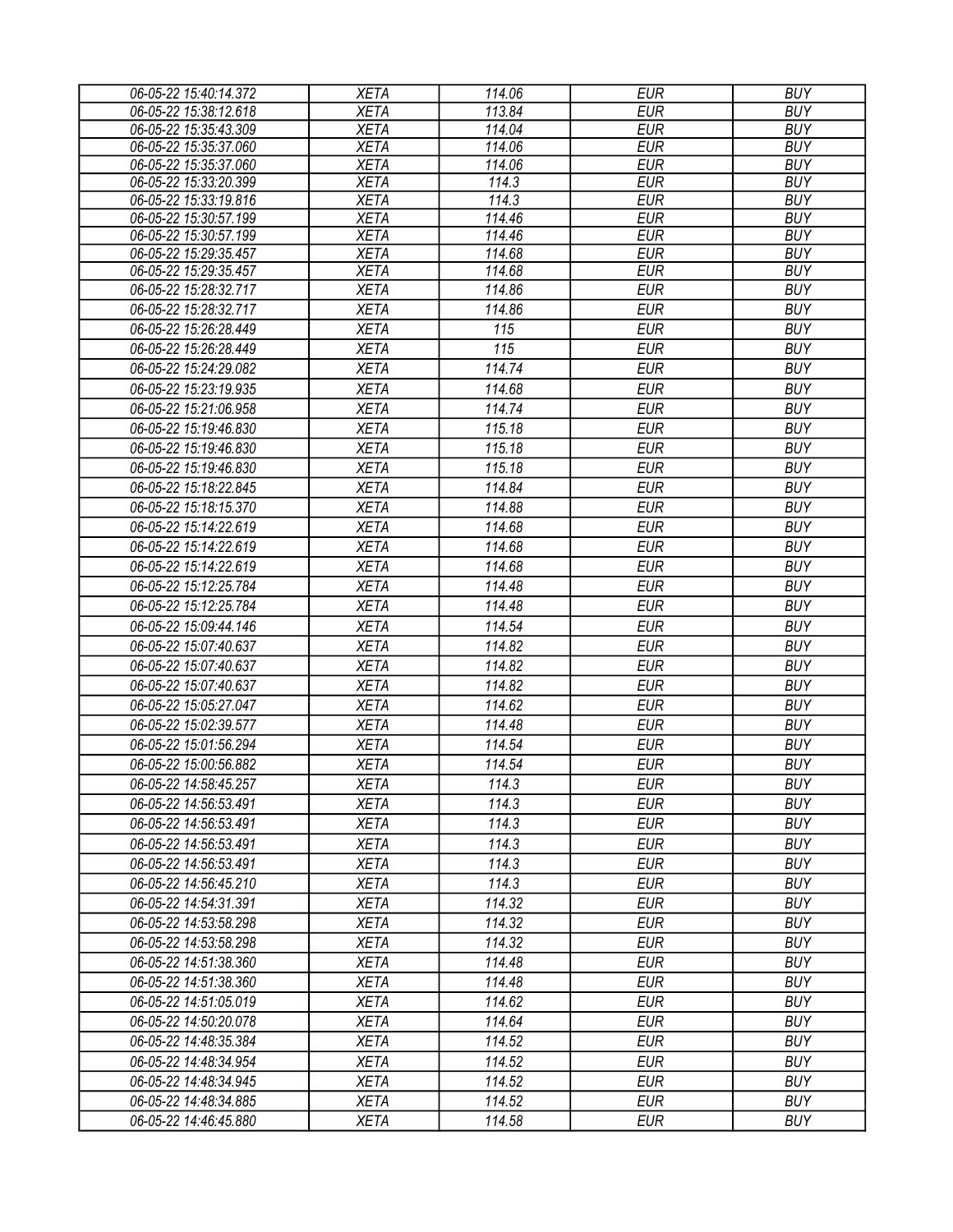| 06-05-22 14:46:25.691 | XETA        | 114.58 | <b>EUR</b> | <b>BUY</b> |
|-----------------------|-------------|--------|------------|------------|
| 06-05-22 14:45:26.459 | <b>XETA</b> | 114.66 | <b>EUR</b> | <b>BUY</b> |
| 06-05-22 14:43:05.067 | <b>XETA</b> | 114.7  | <b>EUR</b> | <b>BUY</b> |
| 06-05-22 14:43:05.067 | <b>XETA</b> | 114.7  | <b>EUR</b> | <b>BUY</b> |
| 06-05-22 14:41:19.657 | <b>XETA</b> | 114.84 | <b>EUR</b> | <b>BUY</b> |
| 06-05-22 14:41:19.657 | <b>XETA</b> | 114.84 | <b>EUR</b> | <b>BUY</b> |
| 06-05-22 14:41:19.657 | <b>XETA</b> | 114.84 | <b>EUR</b> | <b>BUY</b> |
| 06-05-22 14:41:15.884 | <b>XETA</b> | 114.86 | <b>EUR</b> | <b>BUY</b> |
| 06-05-22 14:41:15.884 | <b>XETA</b> | 114.86 | <b>EUR</b> | <b>BUY</b> |
| 06-05-22 14:41:15.718 | <b>XETA</b> | 114.86 | <b>EUR</b> | <b>BUY</b> |
| 06-05-22 14:38:54.007 | <b>XETA</b> | 114.8  | <b>EUR</b> | <b>BUY</b> |
| 06-05-22 14:36:49.780 | <b>XETA</b> | 114.68 | <b>EUR</b> | <b>BUY</b> |
| 06-05-22 14:36:49.780 | <b>XETA</b> | 114.68 | <b>EUR</b> | <b>BUY</b> |
| 06-05-22 14:36:49.780 | <b>XETA</b> | 114.68 | <b>EUR</b> | <b>BUY</b> |
| 06-05-22 14:36:16.800 | <b>XETA</b> | 114.7  | <b>EUR</b> | <b>BUY</b> |
| 06-05-22 14:34:25.345 | <b>XETA</b> | 114.98 | <b>EUR</b> | <b>BUY</b> |
| 06-05-22 14:34:25.345 | <b>XETA</b> | 114.98 | <b>EUR</b> | <b>BUY</b> |
| 06-05-22 14:34:25.344 | <b>XETA</b> | 114.98 | <b>EUR</b> | <b>BUY</b> |
| 06-05-22 14:32:37.330 | <b>XETA</b> | 115.28 | <b>EUR</b> | <b>BUY</b> |
| 06-05-22 14:32:37.330 | <b>XETA</b> | 115.28 | <b>EUR</b> | <b>BUY</b> |
| 06-05-22 14:32:15.285 | <b>XETA</b> | 115.32 | <b>EUR</b> | <b>BUY</b> |
| 06-05-22 14:30:29.469 | <b>XETA</b> | 115.54 | <b>EUR</b> | <b>BUY</b> |
| 06-05-22 14:30:29.469 | <b>XETA</b> | 115.54 | <b>EUR</b> | <b>BUY</b> |
| 06-05-22 14:27:57.078 | <b>XETA</b> | 115.58 | <b>EUR</b> | <b>BUY</b> |
| 06-05-22 14:26:14.997 | <b>XETA</b> | 115.62 | <b>EUR</b> | <b>BUY</b> |
| 06-05-22 14:25:16.623 | <b>XETA</b> | 115.68 | EUR        | <b>BUY</b> |
| 06-05-22 14:20:45.124 | <b>XETA</b> | 115.78 | <b>EUR</b> | <b>BUY</b> |
| 06-05-22 14:18:09.015 | <b>XETA</b> | 115.62 | <b>EUR</b> | <b>BUY</b> |
| 06-05-22 14:17:04.263 | <b>XETA</b> | 115.58 | <b>EUR</b> | <b>BUY</b> |
| 06-05-22 14:14:42.292 | <b>XETA</b> | 115.76 | <b>EUR</b> | <b>BUY</b> |
| 06-05-22 14:14:42.292 | <b>XETA</b> | 115.76 | <b>EUR</b> | <b>BUY</b> |
| 06-05-22 14:14:39.120 | <b>XETA</b> | 115.76 | <b>EUR</b> | <b>BUY</b> |
| 06-05-22 14:10:18.046 | <b>XETA</b> | 115.46 | <b>EUR</b> | <b>BUY</b> |
| 06-05-22 14:09:15.256 | <b>XETA</b> | 115.54 | <b>EUR</b> | <b>BUY</b> |
| 06-05-22 14:07:18.267 | <b>XETA</b> | 115.56 | <b>EUR</b> | <b>BUY</b> |
| 06-05-22 14:03:39.803 | <b>XETA</b> | 115.58 | <b>EUR</b> | <b>BUY</b> |
| 06-05-22 14:03:39.803 | <b>XETA</b> | 115.58 | <b>EUR</b> | <b>BUY</b> |
| 06-05-22 14:00:47.705 | <b>XETA</b> | 115.56 | <b>EUR</b> | <b>BUY</b> |
| 06-05-22 14:00:47.050 | <b>XETA</b> | 115.56 | <b>EUR</b> | <b>BUY</b> |
| 06-05-22 14:00:47.705 | <b>XETA</b> | 115.54 | <b>EUR</b> | <b>BUY</b> |
| 06-05-22 13:59:13.343 | <b>XETA</b> | 115.62 | <b>EUR</b> | <b>BUY</b> |
| 06-05-22 13:59:02.824 | <b>XETA</b> | 115.62 | <b>EUR</b> | <b>BUY</b> |
| 06-05-22 13:58:13.036 | <b>XETA</b> | 115.62 | <b>EUR</b> | <b>BUY</b> |
| 06-05-22 13:55:15.349 | <b>XETA</b> | 115.94 | <b>EUR</b> | <b>BUY</b> |
| 06-05-22 13:55:15.349 | <b>XETA</b> | 115.94 | <b>EUR</b> | <b>BUY</b> |
| 06-05-22 13:51:47.420 | <b>XETA</b> | 115.96 | <b>EUR</b> | <b>BUY</b> |
| 06-05-22 13:47:52.411 | <b>XETA</b> | 116.06 | <b>EUR</b> | <b>BUY</b> |
| 06-05-22 13:46:13.511 | <b>XETA</b> | 116.14 | <b>EUR</b> | <b>BUY</b> |
| 06-05-22 13:46:13.510 | <b>XETA</b> | 116.14 | <b>EUR</b> | <b>BUY</b> |
| 06-05-22 13:46:13.510 | <b>XETA</b> | 116.14 | <b>EUR</b> | <b>BUY</b> |
| 06-05-22 13:45:31.680 | <b>XETA</b> | 116.22 | EUR        | <b>BUY</b> |
| 06-05-22 13:45:31.680 | <b>XETA</b> | 116.22 | <b>EUR</b> | <b>BUY</b> |
| 06-05-22 13:43:06.631 | <b>XETA</b> | 116.44 | <b>EUR</b> | <b>BUY</b> |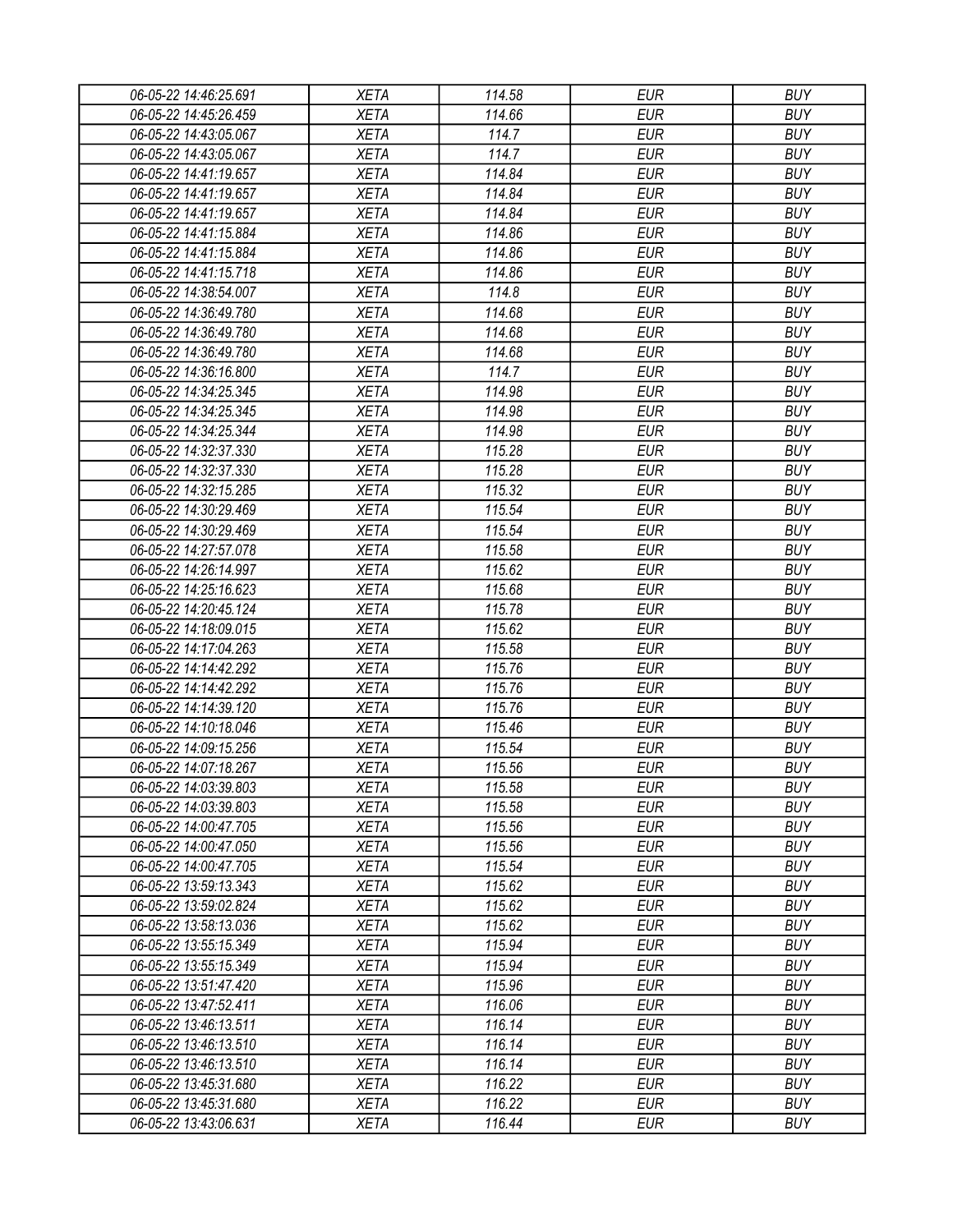| 06-05-22 13:43:06.630 | <b>XETA</b> | 116.44 | <b>EUR</b> | <b>BUY</b>               |
|-----------------------|-------------|--------|------------|--------------------------|
| 06-05-22 13:39:36.588 | <b>XETA</b> | 116.52 | <b>EUR</b> | <b>BUY</b>               |
| 06-05-22 13:39:36.588 | <b>XETA</b> | 116.52 | <b>EUR</b> | <b>BUY</b>               |
| 06-05-22 13:39:34.793 | <b>XETA</b> | 116.52 | <b>EUR</b> | <b>BUY</b>               |
| 06-05-22 13:35:23.821 | <b>XETA</b> | 116.4  | <b>EUR</b> | <b>BUY</b>               |
| 06-05-22 13:33:38.869 | <b>XETA</b> | 116.34 | <b>EUR</b> | <b>BUY</b>               |
| 06-05-22 13:33:38.869 | <b>XETA</b> | 116.34 | <b>EUR</b> | <b>BUY</b>               |
| 06-05-22 13:33:38.869 | <b>XETA</b> | 116.34 | <b>EUR</b> | <b>BUY</b>               |
| 06-05-22 13:33:38.869 | <b>XETA</b> | 116.34 | <b>EUR</b> | <b>BUY</b>               |
| 06-05-22 13:30:52.567 | <b>XETA</b> | 116.58 | <b>EUR</b> | <b>BUY</b>               |
| 06-05-22 13:26:27.862 | <b>XETA</b> | 116.04 | <b>EUR</b> | <b>BUY</b>               |
| 06-05-22 13:26:27.862 | <b>XETA</b> | 116.04 | <b>EUR</b> | <b>BUY</b>               |
| 06-05-22 13:24:38.493 | <b>XETA</b> | 116.06 | <b>EUR</b> | <b>BUY</b>               |
| 06-05-22 13:24:36.735 | <b>XETA</b> | 116.06 | <b>EUR</b> | <b>BUY</b>               |
| 06-05-22 13:21:55.083 | <b>XETA</b> | 116.08 | <b>EUR</b> | <b>BUY</b>               |
| 06-05-22 13:21:55.083 | <b>XETA</b> | 116.08 | <b>EUR</b> | <b>BUY</b>               |
| 06-05-22 13:20:13.803 | <b>XETA</b> | 116.14 | <b>EUR</b> | <b>BUY</b>               |
| 06-05-22 13:20:13.803 | <b>XETA</b> | 116.14 | <b>EUR</b> | <b>BUY</b>               |
| 06-05-22 13:15:12.476 | <b>XETA</b> | 116.02 | <b>EUR</b> | <b>BUY</b>               |
| 06-05-22 13:15:12.476 | <b>XETA</b> | 116.02 | <b>EUR</b> | <b>BUY</b>               |
| 06-05-22 13:13:36.289 | <b>XETA</b> | 116.08 | <b>EUR</b> | <b>BUY</b>               |
| 06-05-22 13:13:36.289 | <b>XETA</b> | 116.08 | <b>EUR</b> | <b>BUY</b>               |
| 06-05-22 13:13:30.204 | <b>XETA</b> | 116.08 | <b>EUR</b> | <b>BUY</b>               |
| 06-05-22 13:10:35.817 | <b>XETA</b> | 116.06 | <b>EUR</b> | <b>BUY</b>               |
| 06-05-22 13:10:35.817 | <b>XETA</b> | 116.06 | <b>EUR</b> | <b>BUY</b>               |
| 06-05-22 13:08:23.447 | <b>XETA</b> | 116.02 | <b>EUR</b> | <b>BUY</b>               |
| 06-05-22 13:08:23.447 | <b>XETA</b> | 116.02 | <b>EUR</b> | <b>BUY</b>               |
| 06-05-22 13:08:23.447 | <b>XETA</b> | 116.02 | <b>EUR</b> | <b>BUY</b>               |
| 06-05-22 13:02:50.106 | <b>XETA</b> | 115.88 | <b>EUR</b> | <b>BUY</b>               |
| 06-05-22 13:02:49.837 | <b>XETA</b> | 115.88 | <b>EUR</b> | <b>BUY</b>               |
| 06-05-22 13:02:49.837 | <b>XETA</b> | 115.88 | <b>EUR</b> | <b>BUY</b>               |
| 06-05-22 12:57:44.744 | <b>XETA</b> | 115.84 | <b>EUR</b> | <b>BUY</b>               |
| 06-05-22 12:57:20.048 | <b>XETA</b> | 115.9  | <b>EUR</b> | <b>BUY</b>               |
|                       |             | 115.9  | <b>EUR</b> | <b>BUY</b>               |
| 06-05-22 12:54:48.516 | <b>XETA</b> | 115.78 | <b>EUR</b> |                          |
| 06-05-22 12:49:28.260 | <b>XETA</b> |        |            | <b>BUY</b>               |
| 06-05-22 12:49:28.260 | <b>XETA</b> | 115.78 | <b>EUR</b> | <b>BUY</b>               |
| 06-05-22 12:49:28.260 | <b>XETA</b> | 115.78 | <b>EUR</b> | <b>BUY</b>               |
| 06-05-22 12:45:13.534 | <b>XETA</b> | 115.82 | <b>EUR</b> | <b>BUY</b>               |
| 06-05-22 12:40:22.142 | <b>XETA</b> | 115.82 | <b>EUR</b> | <b>BUY</b><br><b>BUY</b> |
| 06-05-22 12:39:41.016 | <b>XETA</b> | 115.76 | <b>EUR</b> |                          |
| 06-05-22 12:37:18.754 | <b>XETA</b> | 115.72 | <b>EUR</b> | <b>BUY</b>               |
| 06-05-22 12:35:28.849 | <b>XETA</b> | 115.82 | <b>EUR</b> | <b>BUY</b>               |
| 06-05-22 12:35:28.849 | <b>XETA</b> | 115.82 | <b>EUR</b> | <b>BUY</b>               |
| 06-05-22 12:34:36.150 | <b>XETA</b> | 115.76 | <b>EUR</b> | <b>BUY</b>               |
| 06-05-22 12:30:00.303 | <b>XETA</b> | 115.74 | <b>EUR</b> | <b>BUY</b>               |
| 06-05-22 12:29:55.308 | <b>XETA</b> | 115.74 | <b>EUR</b> | <b>BUY</b>               |
| 06-05-22 12:27:02.668 | <b>XETA</b> | 115.72 | <b>EUR</b> | <b>BUY</b>               |
| 06-05-22 12:27:02.531 | <b>XETA</b> | 115.72 | <b>EUR</b> | <b>BUY</b>               |
| 06-05-22 12:25:07.051 | <b>XETA</b> | 115.88 | <b>EUR</b> | <b>BUY</b>               |
| 06-05-22 12:21:56.860 | <b>XETA</b> | 116.02 | <b>EUR</b> | <b>BUY</b>               |
| 06-05-22 12:21:56.859 | <b>XETA</b> | 116.02 | EUR        | <b>BUY</b>               |
| 06-05-22 12:16:02.960 | <b>XETA</b> | 115.9  | <b>EUR</b> | <b>BUY</b>               |
| 06-05-22 12:15:58.113 | <b>XETA</b> | 115.94 | <b>EUR</b> | <b>BUY</b>               |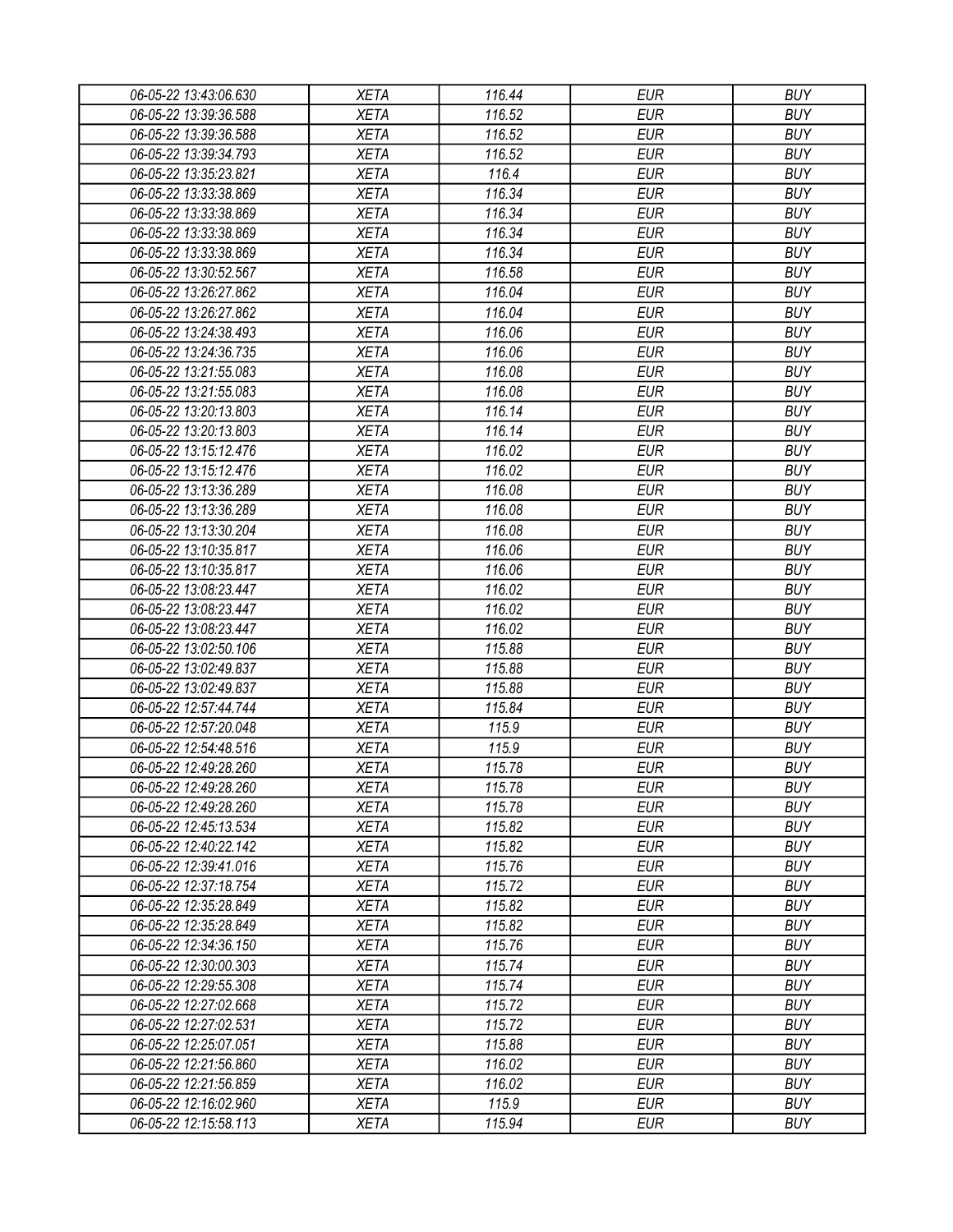| 06-05-22 12:11:35.078 | <b>XETA</b> | 116.06 | <b>EUR</b> | <b>BUY</b> |
|-----------------------|-------------|--------|------------|------------|
| 06-05-22 12:08:05.026 | <b>XETA</b> | 116.32 | <b>EUR</b> | <b>BUY</b> |
| 06-05-22 12:08:05.026 | <b>XETA</b> | 116.32 | <b>EUR</b> | <b>BUY</b> |
| 06-05-22 12:08:05.026 | <b>XETA</b> | 116.32 | <b>EUR</b> | <b>BUY</b> |
| 06-05-22 12:07:09.749 | <b>XETA</b> | 116.3  | <b>EUR</b> | <b>BUY</b> |
| 06-05-22 12:04:47.345 | <b>XETA</b> | 116.3  | <b>EUR</b> | <b>BUY</b> |
| 06-05-22 12:03:34.049 | <b>XETA</b> | 116.34 | <b>EUR</b> | <b>BUY</b> |
| 06-05-22 12:03:34.049 | <b>XETA</b> | 116.34 | <b>EUR</b> | <b>BUY</b> |
| 06-05-22 12:02:47.188 | <b>XETA</b> | 116.28 | <b>EUR</b> | <b>BUY</b> |
| 06-05-22 12:02:47.188 | <b>XETA</b> | 116.28 | <b>EUR</b> | <b>BUY</b> |
| 06-05-22 12:02:22.656 | <b>XETA</b> | 116.28 | <b>EUR</b> | <b>BUY</b> |
| 06-05-22 12:02:22.656 | <b>XETA</b> | 116.28 | <b>EUR</b> | <b>BUY</b> |
| 06-05-22 11:57:51.819 | <b>XETA</b> | 116.4  | <b>EUR</b> | <b>BUY</b> |
| 06-05-22 11:55:48.674 | <b>XETA</b> | 116.4  | <b>EUR</b> | <b>BUY</b> |
| 06-05-22 11:52:00.952 | <b>XETA</b> | 116.42 | <b>EUR</b> | <b>BUY</b> |
| 06-05-22 11:52:00.962 | <b>XETA</b> | 116.42 | <b>EUR</b> | <b>BUY</b> |
| 06-05-22 11:52:00.962 | <b>XETA</b> | 116.42 | <b>EUR</b> | <b>BUY</b> |
| 06-05-22 11:48:04.188 | <b>XETA</b> | 116.06 | <b>EUR</b> | <b>BUY</b> |
| 06-05-22 11:48:04.188 | <b>XETA</b> | 116.06 | <b>EUR</b> | <b>BUY</b> |
| 06-05-22 11:44:01.071 | <b>XETA</b> | 116.08 | <b>EUR</b> | <b>BUY</b> |
| 06-05-22 11:39:12.441 | <b>XETA</b> | 116.22 | <b>EUR</b> | <b>BUY</b> |
| 06-05-22 11:39:12.441 | <b>XETA</b> | 116.22 | <b>EUR</b> | <b>BUY</b> |
| 06-05-22 11:35:31.197 | <b>XETA</b> | 116.24 | <b>EUR</b> | <b>BUY</b> |
| 06-05-22 11:35:31.194 | <b>XETA</b> | 116.24 | <b>EUR</b> | <b>BUY</b> |
| 06-05-22 11:32:41.053 | <b>XETA</b> | 116.48 | <b>EUR</b> | <b>BUY</b> |
| 06-05-22 11:31:52.619 | <b>XETA</b> | 116.5  | <b>EUR</b> | <b>BUY</b> |
| 06-05-22 11:28:42.343 | <b>XETA</b> | 116.28 | <b>EUR</b> | <b>BUY</b> |
| 06-05-22 11:24:20.220 | <b>XETA</b> | 116.24 | <b>EUR</b> | <b>BUY</b> |
| 06-05-22 11:24:20.220 | <b>XETA</b> | 116.24 | <b>EUR</b> | <b>BUY</b> |
| 06-05-22 11:22:27.191 | <b>XETA</b> | 116.14 | <b>EUR</b> | <b>BUY</b> |
| 06-05-22 11:22:27.191 | <b>XETA</b> | 116.14 | <b>EUR</b> | <b>BUY</b> |
| 06-05-22 11:20:53.905 | <b>XETA</b> | 116.16 | <b>EUR</b> | <b>BUY</b> |
| 06-05-22 11:16:54.561 | <b>XETA</b> | 116.4  | <b>EUR</b> | <b>BUY</b> |
| 06-05-22 11:13:07.525 | <b>XETA</b> | 116.56 | <b>EUR</b> | <b>BUY</b> |
| 06-05-22 11:13:03.324 | <b>XETA</b> | 116.58 | <b>EUR</b> | <b>BUY</b> |
| 06-05-22 11:09:17.270 | <b>XETA</b> | 116.34 | <b>EUR</b> | <b>BUY</b> |
| 06-05-22 11:09:17.263 | <b>XETA</b> | 116.34 | <b>EUR</b> | <b>BUY</b> |
| 06-05-22 11:06:36.385 | <b>XETA</b> | 116.52 | <b>EUR</b> | <b>BUY</b> |
| 06-05-22 11:06:36.385 | <b>XETA</b> | 116.52 | <b>EUR</b> | <b>BUY</b> |
| 06-05-22 11:04:51.025 | <b>XETA</b> | 116.44 | <b>EUR</b> | <b>BUY</b> |
| 06-05-22 11:03:05.247 | <b>XETA</b> | 116.44 | <b>EUR</b> | <b>BUY</b> |
| 06-05-22 11:03:05.246 | <b>XETA</b> | 116.44 | <b>EUR</b> | <b>BUY</b> |
| 06-05-22 10:59:06.135 | <b>XETA</b> | 116.46 | <b>EUR</b> | <b>BUY</b> |
| 06-05-22 10:57:34.593 | <b>XETA</b> | 116.48 | <b>EUR</b> | <b>BUY</b> |
| 06-05-22 10:57:34.593 | <b>XETA</b> | 116.48 | <b>EUR</b> | <b>BUY</b> |
| 06-05-22 10:57:30.796 | <b>XETA</b> | 116.5  | <b>EUR</b> | <b>BUY</b> |
| 06-05-22 10:53:39.912 | <b>XETA</b> | 116.26 | <b>EUR</b> | <b>BUY</b> |
| 06-05-22 10:52:35.130 | <b>XETA</b> | 116.2  | <b>EUR</b> | <b>BUY</b> |
| 06-05-22 10:52:35.095 | <b>XETA</b> | 116.2  | <b>EUR</b> | <b>BUY</b> |
| 06-05-22 10:51:41.129 | <b>XETA</b> | 116.2  | <b>EUR</b> | <b>BUY</b> |
| 06-05-22 10:50:21.149 | <b>XETA</b> | 116.18 | <b>EUR</b> | <b>BUY</b> |
| 06-05-22 10:47:31.018 | <b>XETA</b> | 116.28 | <b>EUR</b> | <b>BUY</b> |
| 06-05-22 10:42:46.343 | <b>XETA</b> | 116.08 | <b>EUR</b> | <b>BUY</b> |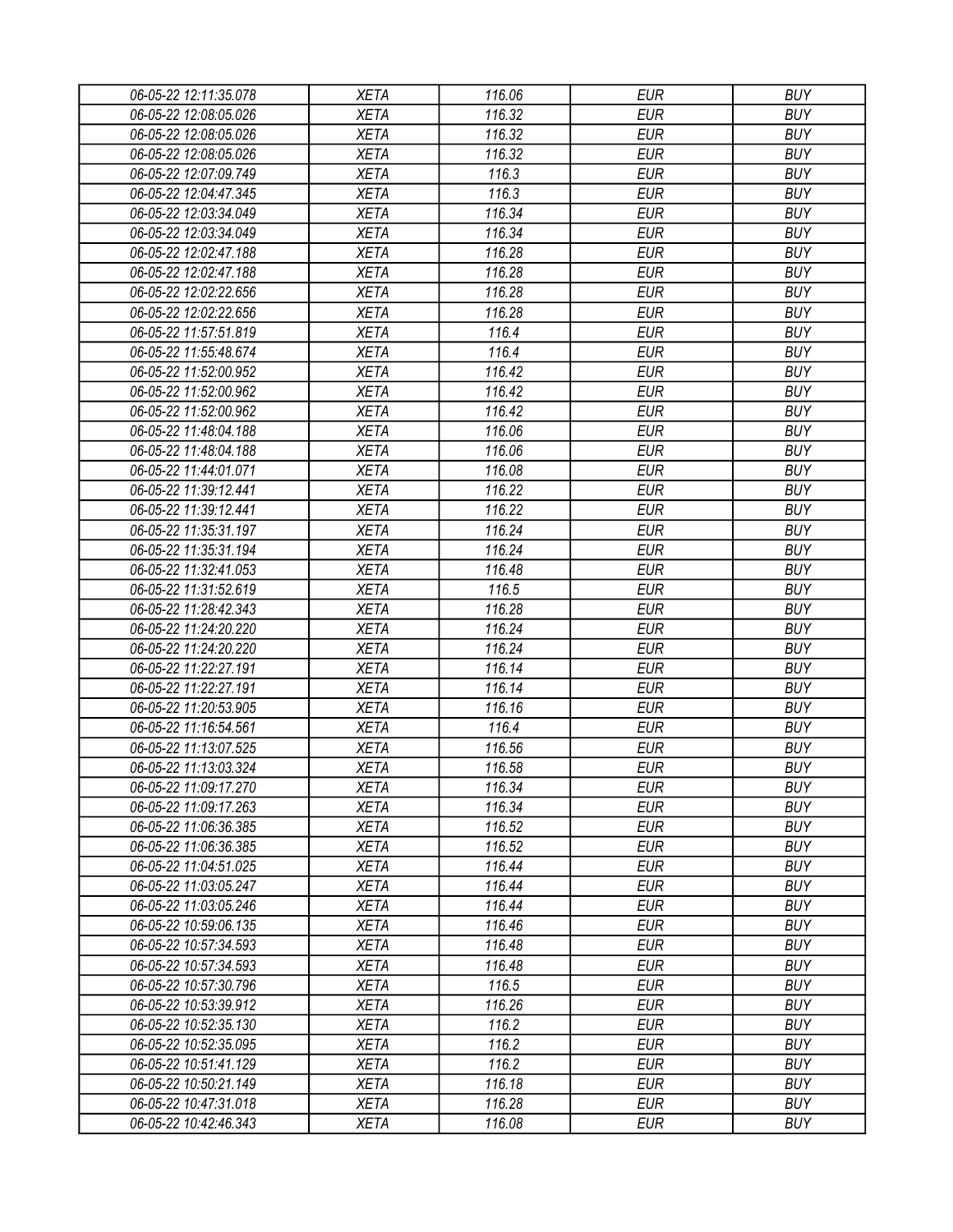| 06-05-22 10:42:46.343 | <b>XETA</b> | 116.08 | <b>EUR</b> | <b>BUY</b> |
|-----------------------|-------------|--------|------------|------------|
| 06-05-22 10:40:09.806 | <b>XETA</b> | 116.04 | <b>EUR</b> | <b>BUY</b> |
| 06-05-22 10:36:34.475 | <b>XETA</b> | 115.82 | <b>EUR</b> | <b>BUY</b> |
| 06-05-22 10:35:44.516 | <b>XETA</b> | 115.84 | <b>EUR</b> | <b>BUY</b> |
| 06-05-22 10:35:44.490 | <b>XETA</b> | 115.84 | <b>EUR</b> | <b>BUY</b> |
| 06-05-22 10:31:49.104 | <b>XETA</b> | 115.56 | <b>EUR</b> | <b>BUY</b> |
| 06-05-22 10:31:49.104 | <b>XETA</b> | 115.56 | <b>EUR</b> | <b>BUY</b> |
| 06-05-22 10:27:49.552 | <b>XETA</b> | 115.46 | <b>EUR</b> | <b>BUY</b> |
| 06-05-22 10:27:46.025 | <b>XETA</b> | 115.48 | <b>EUR</b> | <b>BUY</b> |
| 06-05-22 10:24:52.107 | <b>XETA</b> | 115.7  | <b>EUR</b> | <b>BUY</b> |
| 06-05-22 10:24:52.107 | <b>XETA</b> | 115.7  | <b>EUR</b> | <b>BUY</b> |
| 06-05-22 10:21:41.957 | <b>XETA</b> | 115.68 | <b>EUR</b> | <b>BUY</b> |
| 06-05-22 10:18:17.227 | <b>XETA</b> | 115.62 | <b>EUR</b> | <b>BUY</b> |
| 06-05-22 10:17:43.684 | <b>XETA</b> | 115.66 | <b>EUR</b> | <b>BUY</b> |
| 06-05-22 10:17:43.683 | <b>XETA</b> | 115.66 | <b>EUR</b> | <b>BUY</b> |
| 06-05-22 10:15:13.881 | <b>XETA</b> | 115.68 | <b>EUR</b> | <b>BUY</b> |
| 06-05-22 10:12:52.960 | <b>XETA</b> | 115.78 | <b>EUR</b> | <b>BUY</b> |
| 06-05-22 10:08:14.345 | <b>XETA</b> | 115.62 | <b>EUR</b> | <b>BUY</b> |
| 06-05-22 10:08:01.580 | <b>XETA</b> | 115.7  | <b>EUR</b> | <b>BUY</b> |
| 06-05-22 10:05:20.683 | <b>XETA</b> | 115.9  | <b>EUR</b> | <b>BUY</b> |
| 06-05-22 10:01:57.943 | <b>XETA</b> | 115.72 | <b>EUR</b> | <b>BUY</b> |
| 06-05-22 09:59:50.302 | <b>XETA</b> | 115.78 | <b>EUR</b> | <b>BUY</b> |
| 06-05-22 09:59:24.874 | <b>XETA</b> | 115.82 | <b>EUR</b> | <b>BUY</b> |
| 06-05-22 09:57:58.219 | <b>XETA</b> | 115.88 | <b>EUR</b> | <b>BUY</b> |
| 06-05-22 09:53:29.370 | <b>XETA</b> | 115.86 | <b>EUR</b> | <b>BUY</b> |
| 06-05-22 09:53:29.370 | <b>XETA</b> | 115.86 | <b>EUR</b> | <b>BUY</b> |
| 06-05-22 09:53:17.383 | <b>XETA</b> | 115.86 | <b>EUR</b> | <b>BUY</b> |
| 06-05-22 09:50:52.502 | <b>XETA</b> | 115.76 | <b>EUR</b> | <b>BUY</b> |
| 06-05-22 09:49:19.154 | <b>XETA</b> | 115.84 | <b>EUR</b> | <b>BUY</b> |
| 06-05-22 09:46:35.381 | <b>XETA</b> | 116.02 | <b>EUR</b> | <b>BUY</b> |
| 06-05-22 09:44:52.308 | <b>XETA</b> | 116    | <b>EUR</b> | <b>BUY</b> |
| 06-05-22 09:44:52.308 | <b>XETA</b> | 116    | <b>EUR</b> | <b>BUY</b> |
| 06-05-22 09:43:56.011 | <b>XETA</b> | 116    | <b>EUR</b> | <b>BUY</b> |
| 06-05-22 09:43:56.011 | <b>XETA</b> | 116    | <b>EUR</b> | <b>BUY</b> |
| 06-05-22 09:42:34.668 | <b>XETA</b> | 116.12 | <b>EUR</b> | <b>BUY</b> |
| 06-05-22 09:40:27.853 | <b>XETA</b> | 116.26 | <b>EUR</b> | <b>BUY</b> |
| 06-05-22 09:35:50.930 | <b>XETA</b> | 116.18 | <b>EUR</b> | <b>BUY</b> |
| 06-05-22 09:33:30.161 | <b>XETA</b> | 116.48 | <b>EUR</b> | <b>BUY</b> |
| 06-05-22 09:30:46.292 | <b>XETA</b> | 116.18 | <b>EUR</b> | <b>BUY</b> |
| 06-05-22 09:30:46.292 | <b>XETA</b> | 116.18 | <b>EUR</b> | <b>BUY</b> |
| 06-05-22 09:27:26.775 | <b>XETA</b> | 116    | <b>EUR</b> | <b>BUY</b> |
| 06-05-22 09:27:26.775 | <b>XETA</b> | 116    | <b>EUR</b> | <b>BUY</b> |
| 06-05-22 09:26:56.601 | <b>XETA</b> | 116.06 | <b>EUR</b> | <b>BUY</b> |
| 06-05-22 09:23:27.500 | <b>XETA</b> | 116.12 | <b>EUR</b> | <b>BUY</b> |
| 06-05-22 09:21:45.395 | <b>XETA</b> | 116.2  | <b>EUR</b> | <b>BUY</b> |
| 06-05-22 09:17:46.975 | <b>XETA</b> | 115.82 | <b>EUR</b> | <b>BUY</b> |
| 06-05-22 09:16:26.229 | <b>XETA</b> | 115.9  | <b>EUR</b> | <b>BUY</b> |
| 06-05-22 09:15:19.033 | <b>XETA</b> | 115.86 | <b>EUR</b> | <b>BUY</b> |
| 06-05-22 09:15:10.403 | <b>XETA</b> | 115.86 | <b>EUR</b> | <b>BUY</b> |
| 06-05-22 09:15:10.403 | <b>XETA</b> | 115.86 | <b>EUR</b> | <b>BUY</b> |
| 06-05-22 09:13:04.271 | <b>XETA</b> | 116    | <b>EUR</b> | <b>BUY</b> |
| 06-05-22 09:13:04.271 | <b>XETA</b> | 116    | <b>EUR</b> | <b>BUY</b> |
| 06-05-22 09:11:42.327 | <b>XETA</b> | 116.02 | <b>EUR</b> | <b>BUY</b> |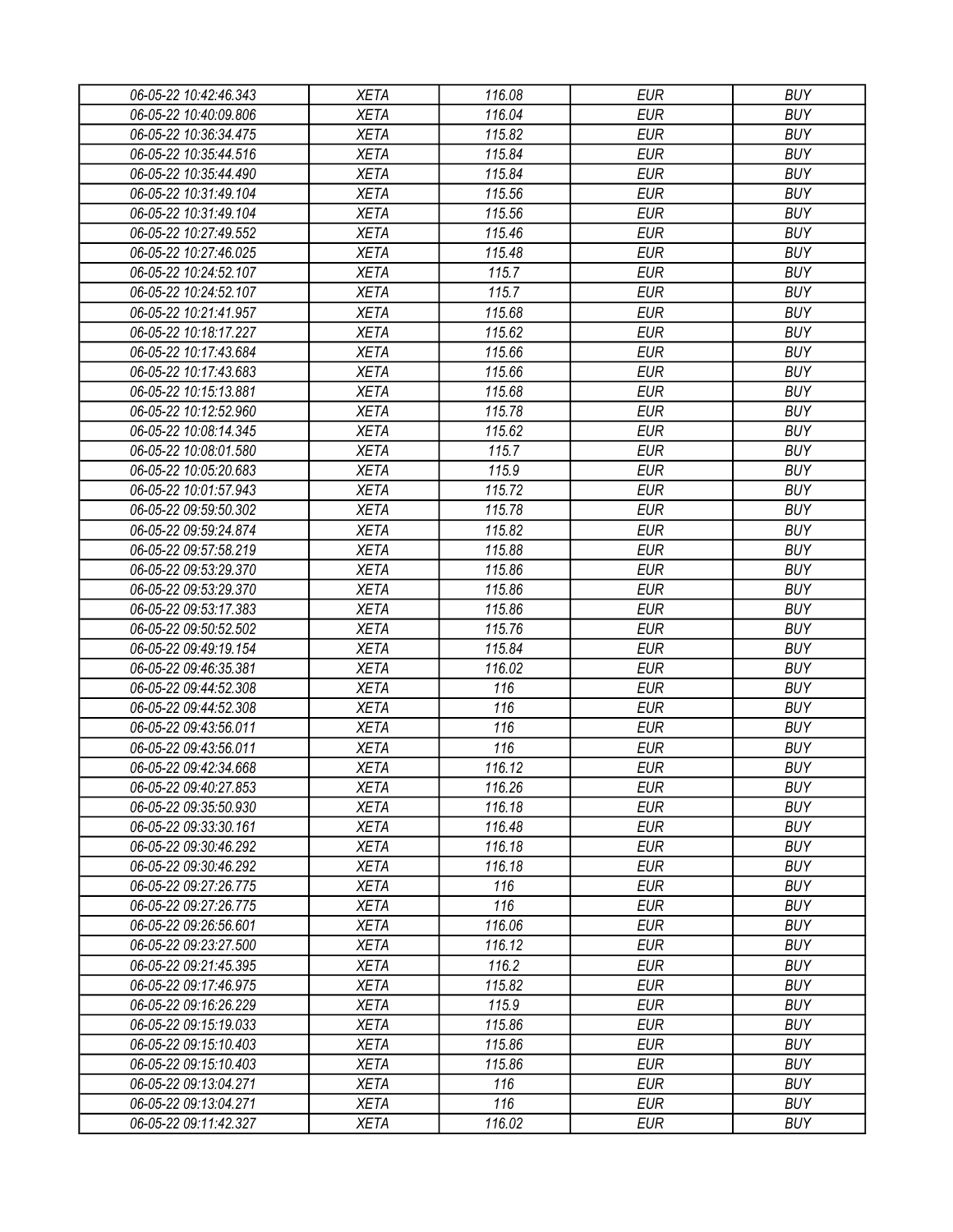| 06-05-22 09:08:47.848                          | <b>XETA</b> | 116.14           | <b>EUR</b> | <b>BUY</b> |
|------------------------------------------------|-------------|------------------|------------|------------|
| 06-05-22 09:06:18.543                          | <b>XETA</b> | 115.92           | <b>EUR</b> | <b>BUY</b> |
| 06-05-22 09:04:27.473                          | <b>XETA</b> | 115.74           | <b>EUR</b> | <b>BUY</b> |
| 06-05-22 09:04:27.473                          | <b>XETA</b> | 115.74           | <b>EUR</b> | <b>BUY</b> |
| 06-05-22 09:02:32.325                          | <b>XETA</b> | 115.46           | <b>EUR</b> | <b>BUY</b> |
| 06-05-22 09:01:25.233                          | <b>XETA</b> | 115.56           | <b>EUR</b> | <b>BUY</b> |
| 06-05-22 09:01:25.233                          | <b>XETA</b> | 115.56           | <b>EUR</b> | <b>BUY</b> |
| 06-05-22 09:01:25.233                          | <b>XETA</b> | 115.56           | <b>EUR</b> | <b>BUY</b> |
| 06-05-22 08:58:54.623                          | <b>XETA</b> | 115.62           | <b>EUR</b> | <b>BUY</b> |
| 06-05-22 08:58:54.623                          | <b>XETA</b> | 115.62           | <b>EUR</b> | <b>BUY</b> |
| 06-05-22 08:56:41.862                          | <b>XETA</b> | 115.68           | <b>EUR</b> | <b>BUY</b> |
| 06-05-22 08:56:41.861                          | <b>XETA</b> | 115.68           | <b>EUR</b> | <b>BUY</b> |
| 06-05-22 08:56:40.030                          | <b>XETA</b> | 115.68           | <b>EUR</b> | <b>BUY</b> |
| 06-05-22 08:55:24.141                          | <b>XETA</b> | 115.44           | <b>EUR</b> | <b>BUY</b> |
| 06-05-22 08:53:33.070                          | <b>XETA</b> | 115.44           | <b>EUR</b> | <b>BUY</b> |
| 06-05-22 08:50:40.008                          | <b>XETA</b> | 115.02           | <b>EUR</b> | <b>BUY</b> |
| 06-05-22 08:48:06.183                          | <b>XETA</b> | 115.14           | <b>EUR</b> | <b>BUY</b> |
| 06-05-22 08:48:06.183                          | <b>XETA</b> | 115.14           | <b>EUR</b> | <b>BUY</b> |
| 06-05-22 08:48:06.183                          | <b>XETA</b> | 115.14           | <b>EUR</b> | <b>BUY</b> |
| 06-05-22 08:45:26.847                          | <b>XETA</b> | 115.16           | <b>EUR</b> | <b>BUY</b> |
| 06-05-22 08:45:26.847                          | <b>XETA</b> | 115.16           | <b>EUR</b> | <b>BUY</b> |
| 06-05-22 08:43:10.789                          | <b>XETA</b> | 114.92           | <b>EUR</b> | <b>BUY</b> |
| 06-05-22 08:41:56.283                          | <b>XETA</b> | 114.9            | <b>EUR</b> | <b>BUY</b> |
| 06-05-22 08:41:56.283                          | <b>XETA</b> | 114.9            | <b>EUR</b> | <b>BUY</b> |
| 06-05-22 08:40:31.063                          | <b>XETA</b> | 114.84           | <b>EUR</b> | <b>BUY</b> |
| 06-05-22 08:40:24.818                          | <b>XETA</b> | 114.84           | <b>EUR</b> | <b>BUY</b> |
| 06-05-22 08:40:24.818                          | <b>XETA</b> | 114.84           | <b>EUR</b> | <b>BUY</b> |
| 06-05-22 08:38:28.584                          | <b>XETA</b> | 114.86           | <b>EUR</b> | <b>BUY</b> |
| 06-05-22 08:38:28.581                          | <b>XETA</b> | 114.86           | <b>EUR</b> | <b>BUY</b> |
| 06-05-22 08:38:25.419                          | <b>XETA</b> | 114.86           | <b>EUR</b> | <b>BUY</b> |
| 06-05-22 08:35:44.154                          | <b>XETA</b> | 114.72           | <b>EUR</b> | <b>BUY</b> |
| 06-05-22 08:35:44.154                          | <b>XETA</b> | 114.72           | <b>EUR</b> | <b>BUY</b> |
| 06-05-22 08:35:44.154                          | <b>XETA</b> | 114.72           | <b>EUR</b> | <b>BUY</b> |
| 06-05-22 08:35:14.246                          | <b>XETA</b> | 114.76           | <b>EUR</b> | <b>BUY</b> |
| 06-05-22 08:33:41.243                          | <b>XETA</b> | 114.92           | <b>EUR</b> | <b>BUY</b> |
| 06-05-22 08:31:36.800                          | <b>XETA</b> | 115.18           | <b>EUR</b> | <b>BUY</b> |
| 06-05-22 08:31:36.800                          | <b>XETA</b> | 115.18           | <b>EUR</b> | <b>BUY</b> |
| 06-05-22 08:30:03.052                          | <b>XETA</b> | 115.52           | <b>EUR</b> | <b>BUY</b> |
|                                                | <b>XETA</b> |                  | <b>EUR</b> | <b>BUY</b> |
| 06-05-22 08:29:38.390<br>06-05-22 08:29:38.390 |             | 115.52           |            | <b>BUY</b> |
|                                                | <b>XETA</b> | 115.52           | <b>EUR</b> |            |
| 06-05-22 08:27:20.838                          | XETA        | 115.56           | <b>EUR</b> | <b>BUY</b> |
| 06-05-22 08:27:20.838                          | <b>XETA</b> | 115.56<br>115.68 | <b>EUR</b> | <b>BUY</b> |
| 06-05-22 08:24:59.552                          | <b>XETA</b> |                  | <b>EUR</b> | <b>BUY</b> |
| 06-05-22 08:24:59.551                          | <b>XETA</b> | 115.68           | <b>EUR</b> | <b>BUY</b> |
| 06-05-22 08:24:21.506                          | <b>XETA</b> | 115.64           | <b>EUR</b> | <b>BUY</b> |
| 06-05-22 08:24:21.506                          | <b>XETA</b> | 115.64           | <b>EUR</b> | <b>BUY</b> |
| 06-05-22 08:24:21.506                          | <b>XETA</b> | 115.64           | <b>EUR</b> | <b>BUY</b> |
| 06-05-22 08:22:01.111                          | <b>XETA</b> | 115.62           | <b>EUR</b> | <b>BUY</b> |
| 06-05-22 08:22:01.111                          | <b>XETA</b> | 115.62           | <b>EUR</b> | <b>BUY</b> |
| 06-05-22 08:20:30.966                          | <b>XETA</b> | 116              | <b>EUR</b> | <b>BUY</b> |
| 06-05-22 08:20:27.959                          | <b>XETA</b> | 116.08           | <b>EUR</b> | <b>BUY</b> |
| 06-05-22 08:20:27.959                          | <b>XETA</b> | 116.08           | <b>EUR</b> | <b>BUY</b> |
| 06-05-22 08:17:50.450                          | XETA        | 116.18           | <b>EUR</b> | <b>BUY</b> |